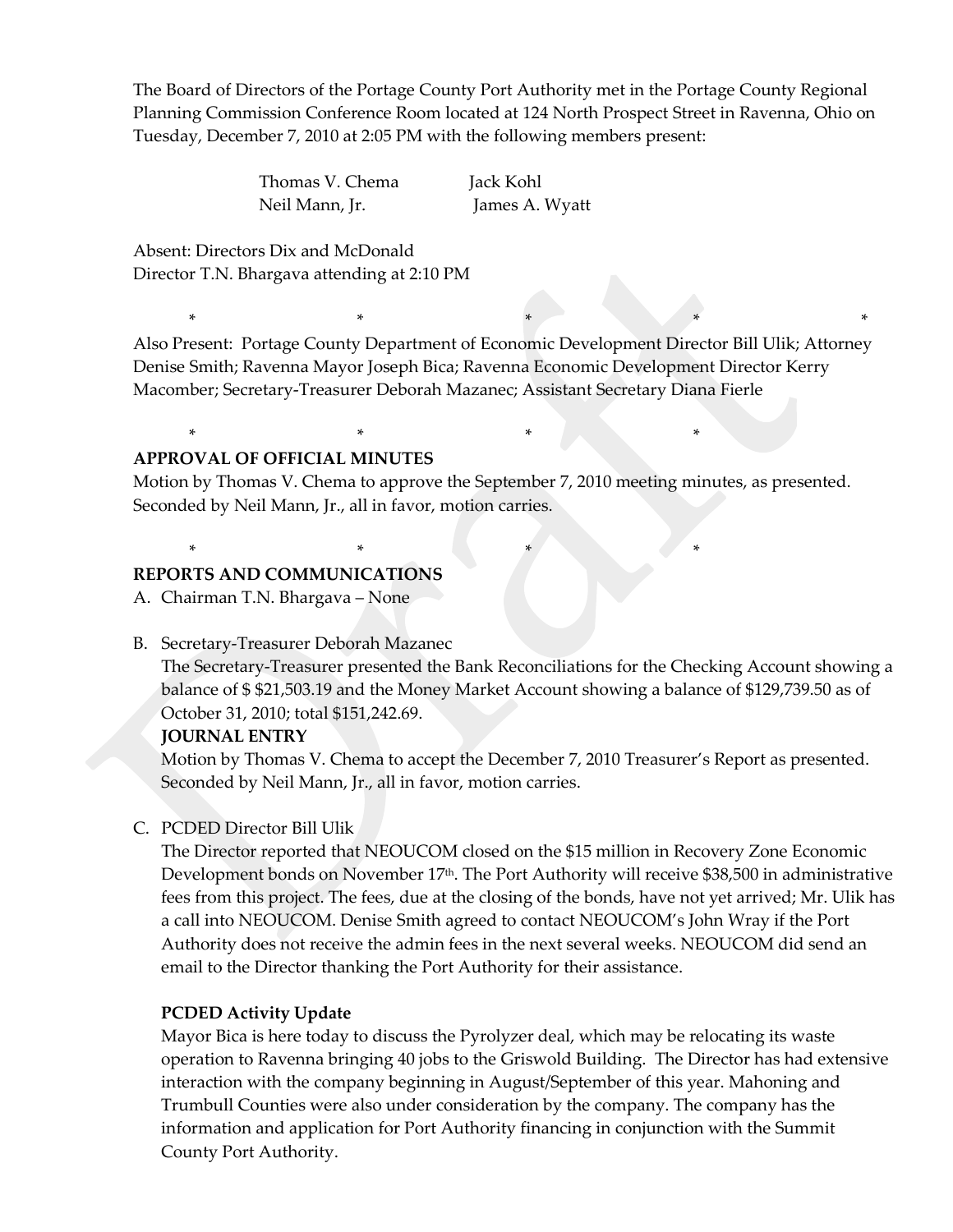### **Streetsboro Projects that may involve Port Authority financing:**

- There is one (1) Potential New Enterprise Zone Agreement with a Glenwillow company bringing 100 FTE jobs. A local developer is willing to work with the company to combine the three facilities into one. Mr. Ulik should hear soon from the Ohio Department of Development regarding the waiver.
- There is one (1) Building Acquisition and Expansion for an existing company considering the acquisition of a vacant property that would add 200 FTE jobs making about \$17/hour. The company may use Port Authority financing and is investigating abatement, although it does not seem to qualify in this renovation project.
- The Director met with Streetsboro officials and bond counsel regarding Port Authority financing for the redevelopment of property acquired by the city in a recent \$4.6 million settlement agreement. The city is planning possibly a new city hall, recreation center, senior citizen housing, and/or a multi-use facility. The city may be interested in long term financing.

The Director continues to review requests from the Ohio Department of Development & Team NEO on business leads. Staff has submitted multiple sites that fit criteria. There are more projects in the supply chain area from Team NEO.

D. Legal Counsel - Denise Smith to hold her comments until later in the agenda

\* \* \* \*

E. Representative to the Ohio Port Authority Council – No report

# **DISCUSSION**

## **Pyrolyzer Company**

Ravenna Mayor Bica and Ravenna Economic Development Director attending regarding the Pyrolyzer Company Project.

Mayor Bica stated that City Council's CED Committee viewed a presentation from the company, which now has an option to purchase the GME Building on Freedom Street. The company may be interested in Port Authority financing and would be looking for \$40 million in bonds; \$1 million for the building and \$39 million for equipment; there is other private financing in place; the Mayor has not yet seen the application. The Mayor added that this is a significant project for the city offering rail access and unique highway access to serve the up to 100 trucks per day to feed the process. The operation is the complex recycling of municipal waste/construction waste (like tires, railroad ties, and building demo material) into diesel or fuel oil. The diesel would be shipped out by rail. The main attraction to the area is our garbage, construction waste and railroad ties. The Mayor added that there may be future expansion behind the current building and the company has already talked to the property owner. The company is looking to make a sizeable investment in both technology and employment in the area.

This would be a 24/7 operation with 38-40 employees to begin with going up to 100 employees at full production. The company will use German technology and there are no other facilities like this in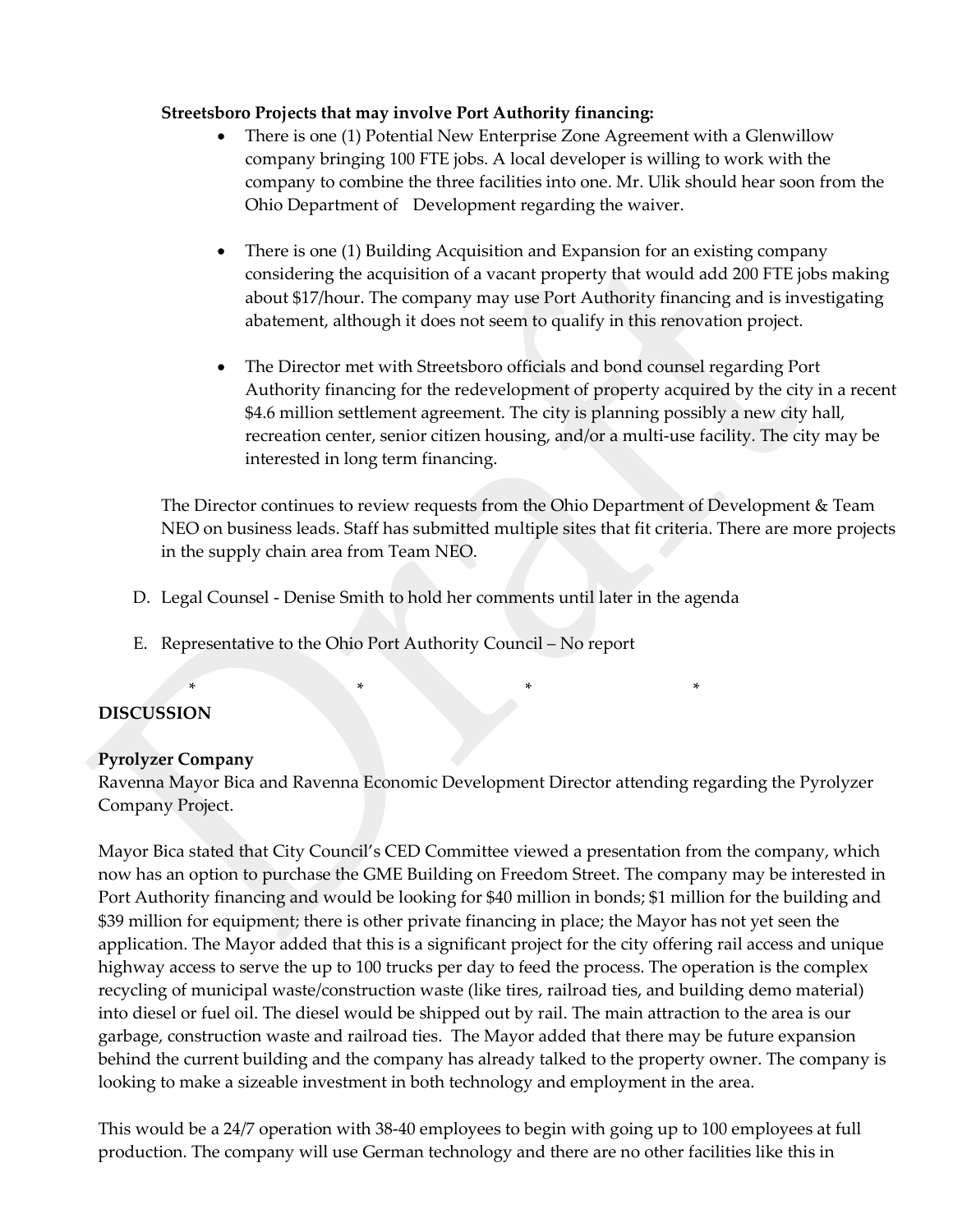operation, although the company is starting up operations in several other locations. The Mayor noted that the company is American based in Boca Rotan with German licensing using this technology. Director Chema asked about the permitting requirements. Mayor Bica responded that there are EPA permits required for the demolition and construction waste, the process and the water runoff. The Mayor believes that the permits will be the biggest hurdle. The company has letters of intent in place with a railroad company to buy railroad ties and also with garbage suppliers. Director Macomber added that the company looked at sites in Indiana, Tennessee, and other areas of Ohio. The Mayor noted that the company contacted the city Building Department looking for feed stock and customers; the Building Department contacted him. The Mayor noted that there was a Garrettsville connection. The company's bond counsel met on Monday and the Mayor had advised the company of this meeting today.

Director Bhargava stated that the Port Authority would be happy to assist and would call a special meeting, if necessary. The Mayor responded that the financing is the biggest issue.

Director Chema asked Mr. Ulik if he had contacted the Summit County Port Authority yet. The Director responded not yet, noting that his office is approached by many companies over the years. Director Kohl noted that there is a smaller scale recycling operation already in the Township. The Mayor responded that he will do everything possible to continue the process and encourage the company to locate here by making an aggressive push. This company would be a huge economic boost for Ravenna and is one of a kind.

Director Bhargava stated that the Port Authority is here to help. Director Chema stated that burning tires to change them into diesel would have huge environmental plusses. He agreed that the Board of Directors would meet, if warranted, to move the financing forward.

At the September meeting, Chairman Bhargava asked the Directors to think about an evaluation of the Port Authority for a discussion during the December meeting. Where are we going? What have we done? Let's evaluate the work we have done. The Chairman asked the Directors to send their comments to him and he agreed to send his thoughts and comments to the Board of Directors by December 15, 2010.

\* \* \*

 $*$  \*  $*$  \*  $*$ 

#### **Summit County/Portage County Cooperative Agreement**

As discussed at the last meeting, there is a possible revision of Resolution 10-05, amendment to the Agreement with Summit County Port Authority to Amend the Cooperative Agreement between the Portage County Port Authority and the Summit County Port Authority, in accordance with the instructions from Attorney Denise Smith.

Denise Smith noted that, at the September meeting she had questioned verbiage in the proposed agreement that was not clear. As a result, Summit County sent an October 22, 2010 letter and agreement removing that language. Denise Smith noted that she reviewed the proposed September language but the document that came to the Portage County Port Authority for signature was altered in format and language. She suggested that the Board of Directors acknowledge the different format and wording.

Motion by Thomas V. Chema to acknowledge the change in format of the proposed agreement and agree to reconfirm the Board of Directors' intent to amend the Cooperative Agreement between the Portage County Board of Commissioners and the Summit County Port Authority to reduce the Administrative Fee for each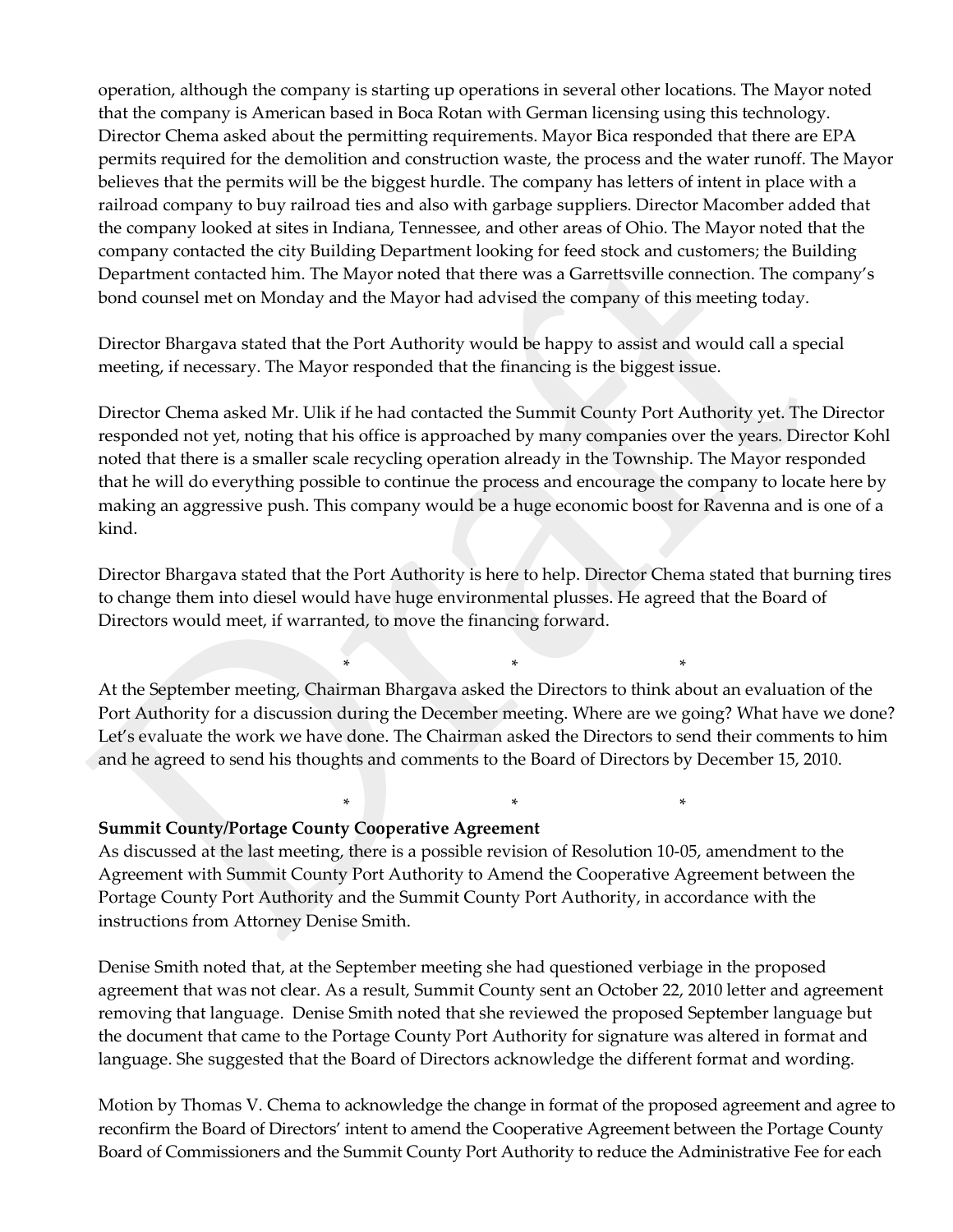of the two currently existing projects by 50% for the calendar year 2011 and authorize a reduction in Administrative Fees for one year. Seconded by Jack Kohl, all in favor, motion carries/10-018

\* \* \* \* \* \* \* \* \* \* \*

# **CONSIDERATION OF NEW RESOLUTIONS AND MOTIONS**

## **A. Appropriation - 2011 Budget**

Resolution to appropriate the 2011 budget/10-006

### **B. Election Of Officers For 2011**

- a. Chairman/10-007
- b. Vice Chairman/10-008
- c. Appointment of Secretary-Treasurer/10-009 Commissioners approved the appointment of Deborah Mazanec by Journal Entry on November 16, 2010, should the Board of Directors desire to make such appointment**.**
- d. Appointment of Assistant Secretary/10-010 Commissioners approved the appointment of Diana Fierle by Journal Entry on November 16, 2010, should the Board of Directors desire to make such appointment
- e. Enter into agreement with the Portage County Prosecutor's Office for legal services from January 1, 2011 through December 31, 2011.

Before the Board of Directors moved forward, Attorney Denise Smith noted that Portage County Commissioner Chuck Keiper told her at the last Board of Commissioners' meeting that the Portage County Port Authority had sought advice from their legal counsel about a matter. Since the Prosecutor's Office is the Port Authority's legal counsel, there cannot be competing legal opinions and the Board of Directors may want to reconsider hiring her office as legal counsel. Director Bhargava replied that he believes that Commissioner Keiper misspoke in that the Portage Development Board used attorneys from Akron and that is their choice. The Prosecutor's Office is doing a great job, and the Board of Directors is lucky to have her services; he would like Attorney Smith to continue to provide legal services. Director Chema added that it makes sense for the Prosecutor to represent the Board of Directors in normal affairs but noted that the Directors may need to appoint outside counsel in other matters. The Prosecutor's Office should continue to provide general representation. Director Kohl agreed noting that the Board of Directors has not used another attorney. Director Bhargava also agreed that the Prosecutor's Office is the Board of Directors' legal counsel/10-011.

- f. Resolution to authorize payment for bonds for the Secretary-Treasurer, Assistant Secretary, Director Kohl and Director McDonald/10-012.
- g. Resolution authorizing the purchase of items in an amount not to exceed \$150 necessary for the hosting of Portage County Port Authority functions and meeting expenses from January 1, 2011 through December 6, 2011 (Organizational meeting) /10-013
- h. Resolution authorizing payment for meeting notices advertised in the Record-Courier for the year 2011 in an amount not to exceed \$100/10-014.
- i. Resolution to authorize the Portage County Port Authority to pay an amount not to exceed \$2
- j. 50 in dues to the Ohio Port Authority Council for 2011/10-015.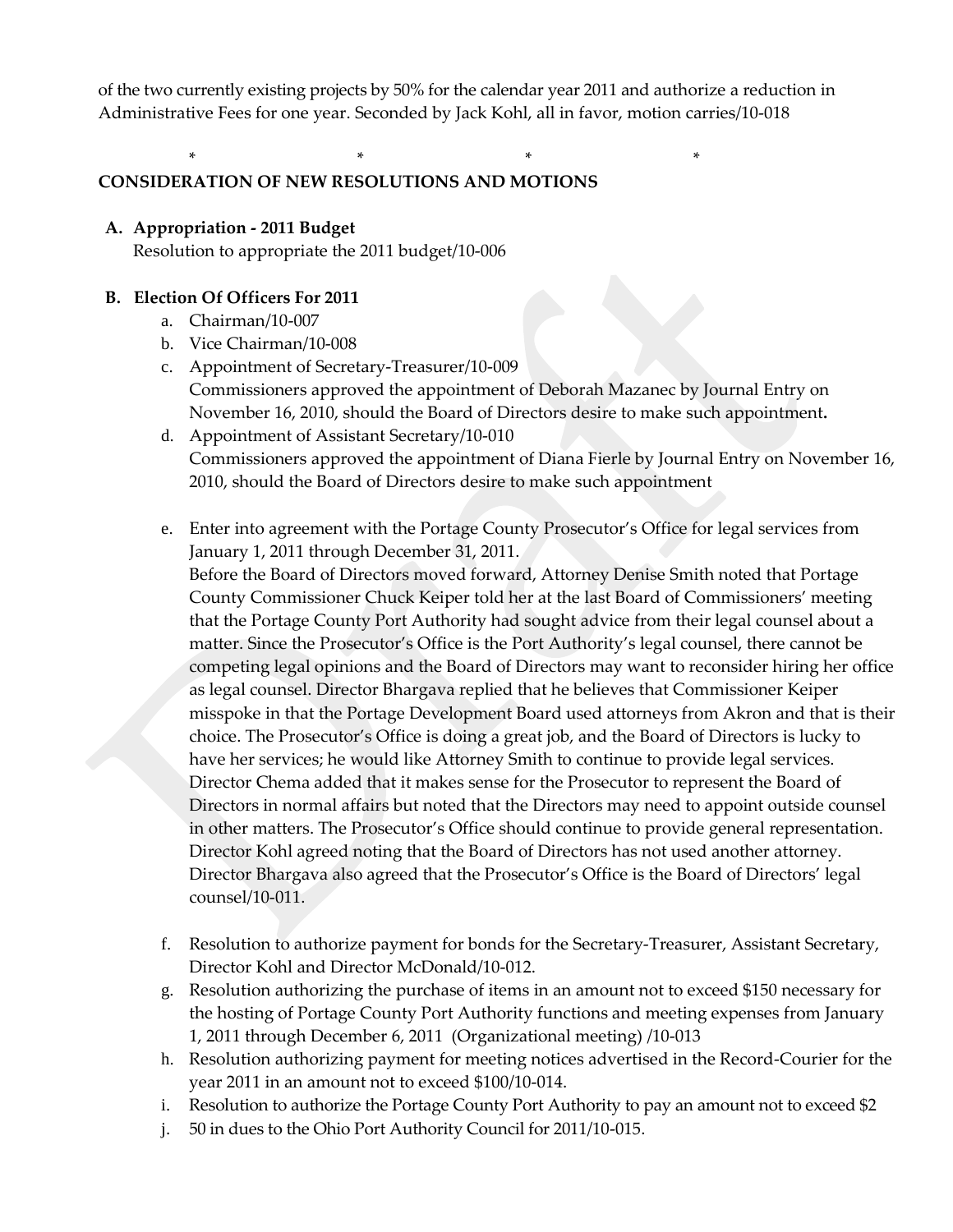- **k.** Resolution appointing two Directors to the Ohio to the Ohio Port Authorities Council. Resolution 09-19 appointed Directors Chema and Kohl to this Board and indicates that the Board of Directors will revisit this appointment yearly/10-016.
- **l.** Resolution to appoint designee to attend Public Records Training/10-017.
- **m.** Journal Entry: Motion by T.N. Bhargava, seconded by Thomas V. Chema to authorize reimbursement to Ex Officio Bill Ulik for expenses associated with travel to Ohio Port Authorities Council meetings in 2011. All in favor, Motion carries.

#### \* \* \* \* **CORRESPONDENCE**

- 1. The Board of Commissioners appoints Directors Steven P. McDonald and T.N. Bhargava to the Port Authority Board of Directors for four year terms ending December 31, 2014/10-019 to accept T.N. Bhargava and Steven P. McDonald as renewed members of the Board of Directors
- 2. November 30, 2010 correspondence from Commissioner Chuck Keiper regarding the payment by the Port Authority of \$15,000 in dues to the Portage Development Board.

Noting Commissioner Keiper's letter, Director Bhargava stated that there are different opinions about this payment of dues adding that there are some people who are not in favor of the Portage Development Board. He believes that this is a positive development for Portage County. The Director asked Denise Smith to explain the legal implications for the Port Authority regarding the Portage Development Board.

Attorney Smith stated that her opinion, referenced by Commissioner Keiper regarding the \$15,000 inappropriately used to create the Portage Development Board, has nothing to do with the legitimacy of the Portage Development Board or whether or not it is a public/private partnership or a good idea or bad idea. The issue is that the Board of Commissioners spent \$15,000 in General Fund monies on legal fees to create an organization, which was not an appropriate purpose, the Board of Commissioners is not allowed to spend that money. Her office is saying that the \$15,000 must be repaid, although that is not a Port Authority issue but a Board of Commissioners' issue. The Port Authority may enter into an agreement with the Portage Development Board and pay whatever the Board of Directors agrees to pay. She would prefer to see a simple agreement or a contract in place detailing the services the Port Authority will receive for dues paid. Attorney Smith cautioned the Board of Directors that, in accordance with Ohio Ethics Commission Opinion 1994-001 regarding a conflict of interest, three of the Port Authority Board of Directors [Chema, Kohl & Bhargava) also sit on the Portage Development Board and cannot discuss, participate or vote on whether or not to enter into a contract with the Portage Development Board. The other four members of the Board of Directors must vote.

Director Bhargava asked how the Port Authority can make this \$15,000 payment in 2010; a contract will take some time. Can the Board of Directors move forward by resolution without a contract. Attorney Smith responded that a contract is a better way to spell everything out. A contract could be drafted, although the Board of Directors can modify the contract that the Board of Commissioners is considering.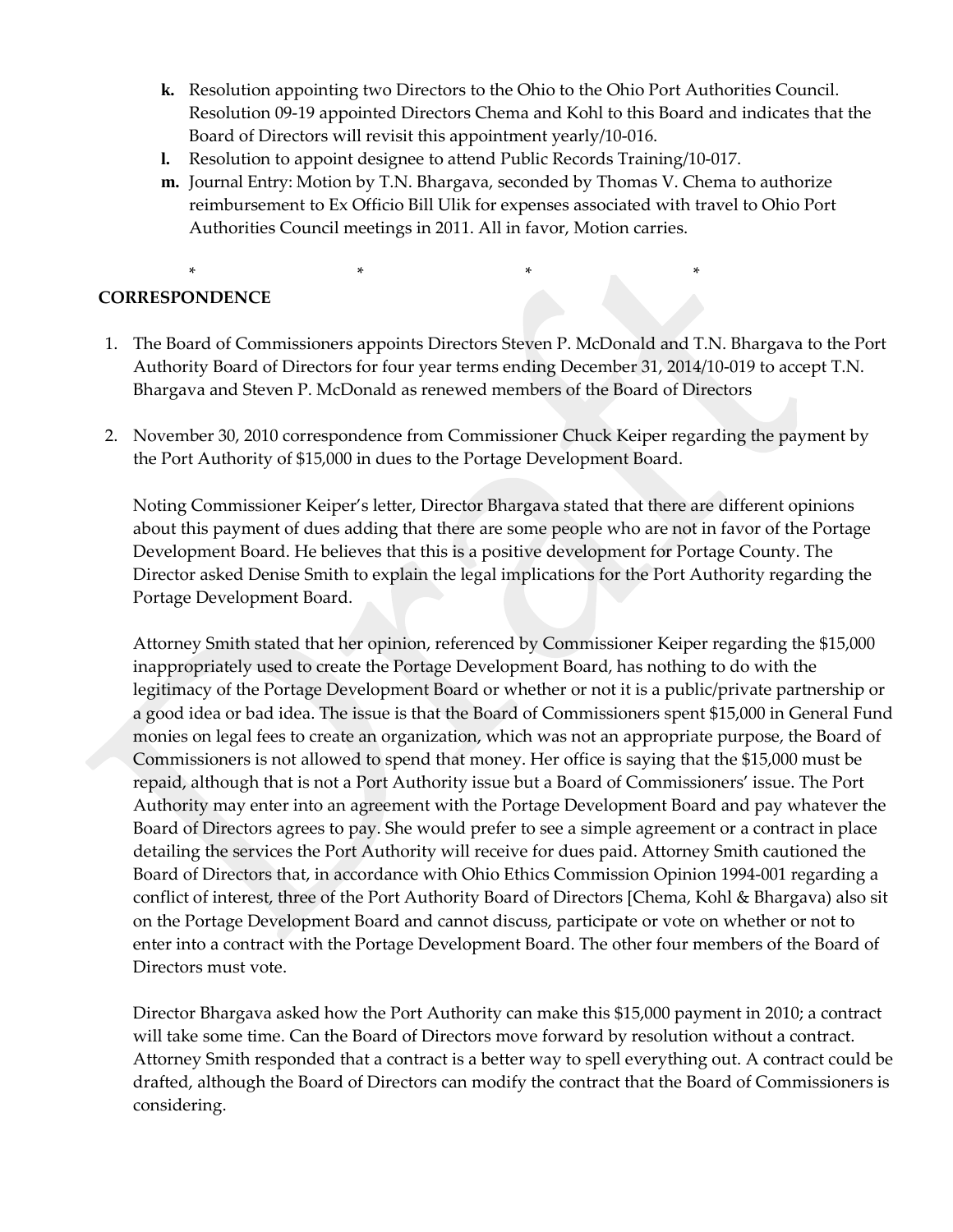Director Chema asked Attorney Smith to forward him a copy of the Ethics Commission Opinion; Attorney Smith will forward the Opinion to the Board of Directors, which deals with a Commissioner or a council member sitting on a non-profit board. Director Chema replied that the Ohio Ethics Commission is out of line in misconstruing Ohio law; there are many citizens who would participate in public affairs and activities but are frozen out of the opportunity by these nonsensical ethics rulings. Sooner or later someone has to say enough and look at the substance. Director Bhargava asked if there is a way to move forward with a simple contract. Denise Smith stated that the Board of Directors would have to hold a special meeting.

Director Chema asked Attorney Smith to explain what the issue is. If the Board of Commissioners did not have the authority to pay the \$15,000 for legal services rendered to this not-for profit entity, does the Board of Commissioners have to refund the money personally? Denise Smith responded that each individual Commissioner could re-pay the funds or Roetzel & Andress could send the county a \$15,000 check. Director Chema stated that the easy solution would be for Roetzel  $\&$ Andress to pay Portage County the \$15,000. He stated that he assumes that the Board of Commissioners and the Portage Development Board members thinks that Roetzel & Andress did a good job and should be paid. The next issue is, how does someone other than the county pay Roetzel & Andress \$15,000. He does not believe that the Portage Development Board has money at this time. Without fear of conflict, the Port Authority could vote to make a capital contribution to the 501(c)(3). If the Portage Development Board chooses to use that money to pay Roetzel & Andress the \$15,000, he does not see a conflict and there would be no issue.

Attorney Smith noted that the Port Authority Board of Directors cannot vote today to pay the \$15,000 today because three of the Port Authority Board of Directors present also serve as Portage Development Board members. In accordance with the Ohio Ethics Commission Opinion, there is a "fiduciary relationship", which is a conflict akin to an unauthorized interest in a public contract. Director Bhargava noted that the money has been appropriated already; Denise Smith responded she is not taking issue with the Port Authority paying dues but it that it does not matter that the money is appropriated. She continued, stating that the suggestion that the Port Authority give the \$15,000 to the PCDED to pay the \$15,000 charge is no different from the county paying the charge.

Director Chema stated that the Ohio Ethics Commission rulings are advisory and not law. Perhaps Roetzel & Andress needs to refund the money and then figure out how to pay the law firm. He suggested that, according to Attorney Smith's advice, since three of the Directors present today cannot participate, there should be a special meeting of the other members of the Board of Directors to determine if they will agree to contribute to the Portage Development Board. He does not see the need for a contract; no services would be associated with a capital contribution.

Director Mann asked Attorney Smith who should have paid the legal fees in questions. Should the Board of Commissioners come to the Prosecutor for this service instead of outside counsel? Attorney Smith responded that the Prosecutor's Office could have organized the  $501(c)(3)$  free of charge other than the filing fees; the Board of Directors would have to ask the Board of Commissioners why the Prosecutor's Office was not used. Attorney Smith is not suggesting that the firm did not do a good job but the county cannot pay the invoice . Denise Smith noted that the Port Authority should get some service for the \$15,000. Bill Ulik responded that the service has already been provided by Roetzel & Andress, who filed the Articles of Incorporation. Denise Smith replied that the Port Authority cannot pay Roetzel & Andress either; the Port Authority does have the authority to make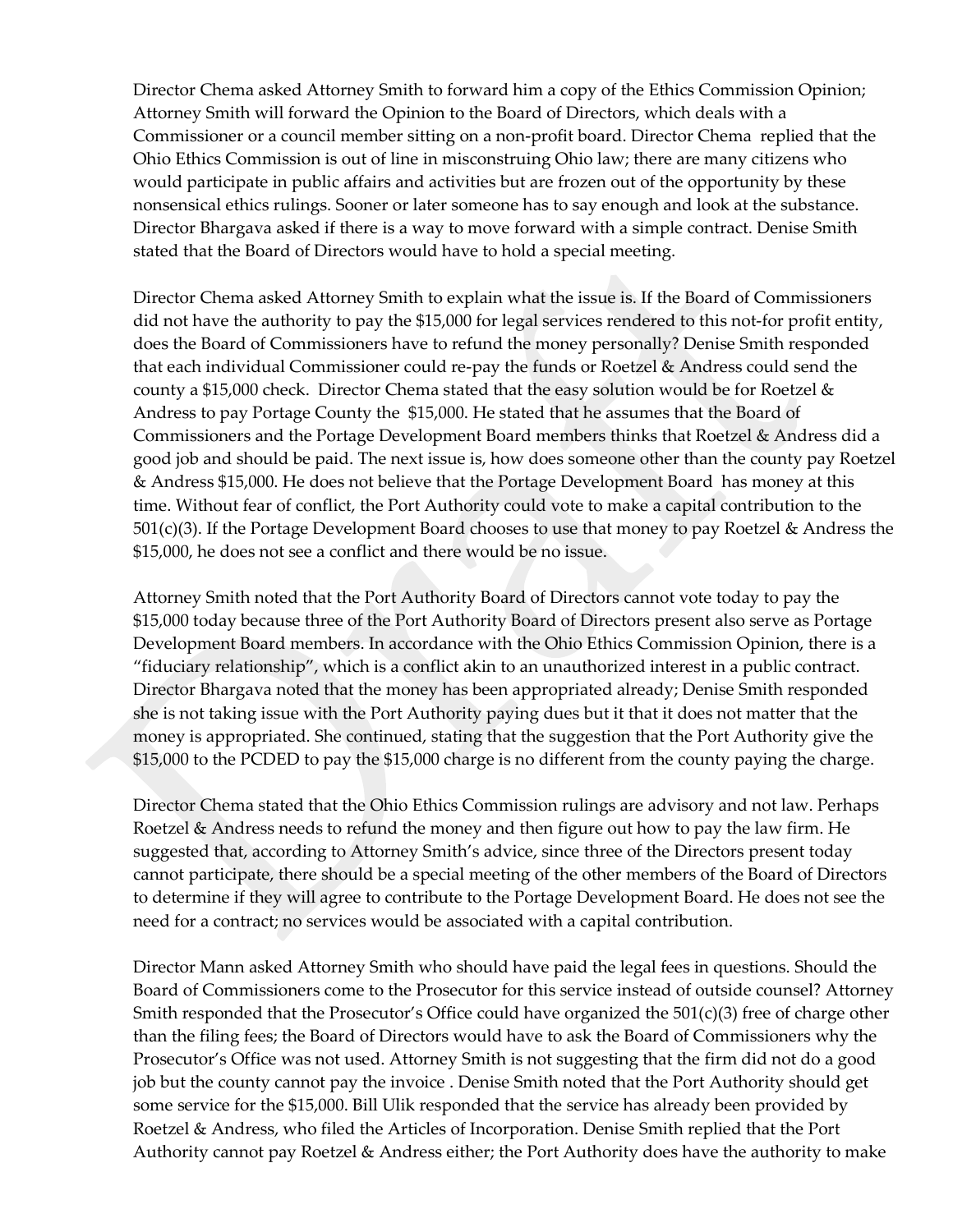a contract with or make a contribution to an economic development board. Bill Ulik noted that the Portage Development Board cannot receive payment because no accounts have been established. There are also two contracts that are frozen and in question as a result of the Prosecutor's opinion; one for website re-design and the other for marketing materials with The Tannery. He added that he doubts that Roetzel & Andress will return the money for work that they performed and they deemed to be appropriate. Denise Smith responded that she does not question the two contracts but added that the Board of Commissioners should enter into an agreement with the Portage Development Board, which she has reviewed.

Director Bhargava again suggested that the Port Authority meet and discuss paying the Portage Development Board dues or a contribution. Attorney Smith also stated that the Port Authority could send a check to the Portage Development Board Chairman and not to the Economic Development Office. Director Bhargava suggested that the Secretary-Treasurer set up a special meeting of the Board of Directors to discuss how to proceed. Director Mann asked what would happen if the Port Authority does not agree to pay the \$15,000, will the Commissioners have to pay? Attorney Smith stated that the Port Authority has no obligation to pay the Portage Development Board. Director Bhargava stated that the Portage Development Board has members who make a difference in the county. He hopes that the Board of Directors agrees to move forward.

Director Kohl noted that Director Chema had suggested turning over the \$15,000 to the Portage Development Board. Director Chema responded that that is one solution, the Board of Directors could also provide seed money to the Portage Development Board in an amount larger than \$15,000. He would have thought that the Board of Commissioners would have put some seed money into the project, but the Board of Commissioners may not have the authority to do so. Denise Smith responded that the Board of Commissioners did not have the authority to pay for legal services to create the 501 (c)(3) but can contract with the entity once created. Director Chema noted that there may be members of the Board of Commissioners that do not share the same view of the Portage Development Board as current members. The Portage Development Board should not falter over a \$15,000 legal fee, which was a procedural mistake. Director Bhargava stated that the Port Authority money is not county money and should be used as the Board of Directors see fit. Director Kohl replied that the Port Authority is a public entity and may not be allowed to make a donation to a 501 (c)(3). Director Chema noted that the Board of Directors has made donations in the past – to the state Port Authority Council and to Brimfield Township for their Arch Project. He added that the Port Authority statute is very broad and, while the Board of Directors cannot do "anything", the Board of Directors can use the funds wisely to stimulate economic development.

Secretary-Treasurer to schedule the special meeting ASAP as the four Directors are available inviting Attorney Smith. The three Directors who also sit on the Portage Development Board can attend but not participate.

3. The Board of Directors received the Management Letter for the Port Authority's Audit Report for the years ending December 31, 2009 and 2008, as presented by Charles E. Harris & Associates, Inc/The Board of Directors acknowledge the receipt of this document.

 $*$  \*  $*$  \*  $*$  \*

**RESOLUTION NO. 10-006 - RE: PORT AUTHORITY FISCAL 2011 APPROPRIATION MEASURE**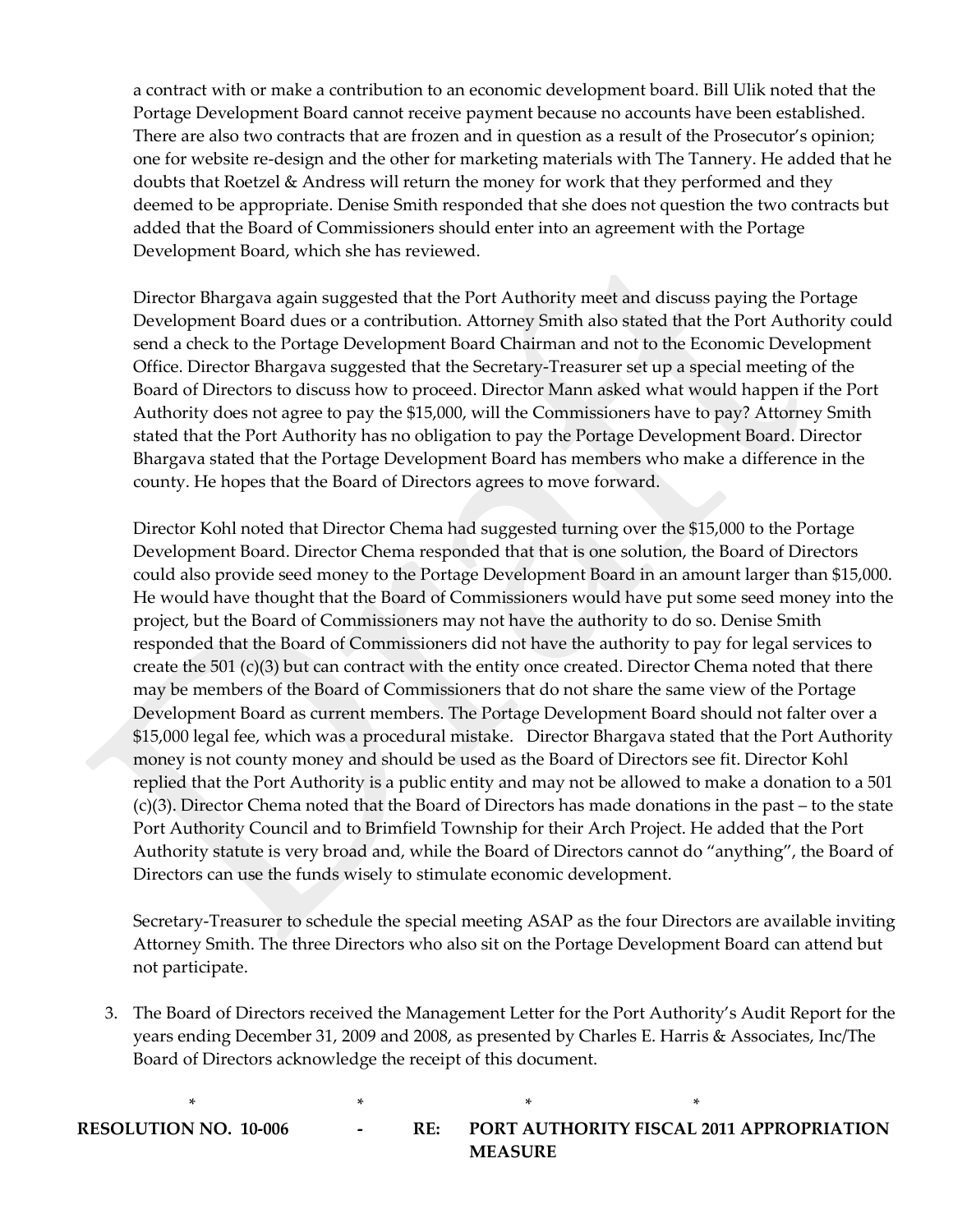It was moved by Thomas V. Chema, seconded by Jack Kohl that the following Resolution be adopted:

- **WHEREAS,** the Portage County Budget Commission has provided the Official Certificate of Estimated Resources for 2011 for the Portage County Port Authority; and
- **WHEREAS,** Article VI, Section 2 of the Rules and Regulations of the Portage County Port Authority requires that Port Authority funds be appropriated; now therefore be it
- **RESOLVED,** by the Portage County Port Authority Board of Directors that funds are set aside for Port Authority expenditures during the fiscal year ending December 31, 2011 as follows:

| <b>Estimated Beginning Balance</b> | <b>Amount</b> |
|------------------------------------|---------------|
| <b>Checking Account</b>            | \$8,000.00    |
| Money Market Account               | \$129,750.00  |
| <b>Total Estimated Balance</b>     | \$137,750.00  |
|                                    |               |
| Description                        |               |
| <b>Revenues</b>                    |               |
| May 2011 - Cascades Admin. Fees    | \$1,468.75    |
| Nov. 2011 - Cascades Admin. Fees   | \$1,406.25    |
| May 2011 - Plaza Schroer Fees      | \$352.50      |
| Nov. 2011 - Plaza Schroer Fees     | \$352.50      |
| <b>Total Revenues</b>              | \$3,580.00    |
| <b>Total Estimated Resources</b>   | \$141,330.00  |
|                                    |               |
| <b>Expenses</b>                    |               |
| <b>Employee Full-time Salaries</b> | \$0.00        |
| <b>PERS</b>                        | \$0.00        |
| Medicare                           | \$0.00        |
| <b>Workers Compensation</b>        | \$0.00        |
| <b>Health Benefits</b>             | \$0.00        |
| <b>Contract Services</b>           |               |
|                                    | \$4,120.00    |
| Training/Meeting Expenses          | \$1,000.00    |
| Transportation                     | \$1,000.00    |
| <b>Membership Dues</b>             | \$15,900.00   |
| Advertising/Marketing              | \$2,000.00    |
| Telephone                          | \$0.00        |
| Postage                            | \$0.00        |
| Rent                               | \$0.00        |
| Professional & Technical Services  | \$500.00      |
| <b>Other Services</b>              | \$0.00        |

## **PORTAGE COUNTY PORT AUTHORITY 2011 Budget**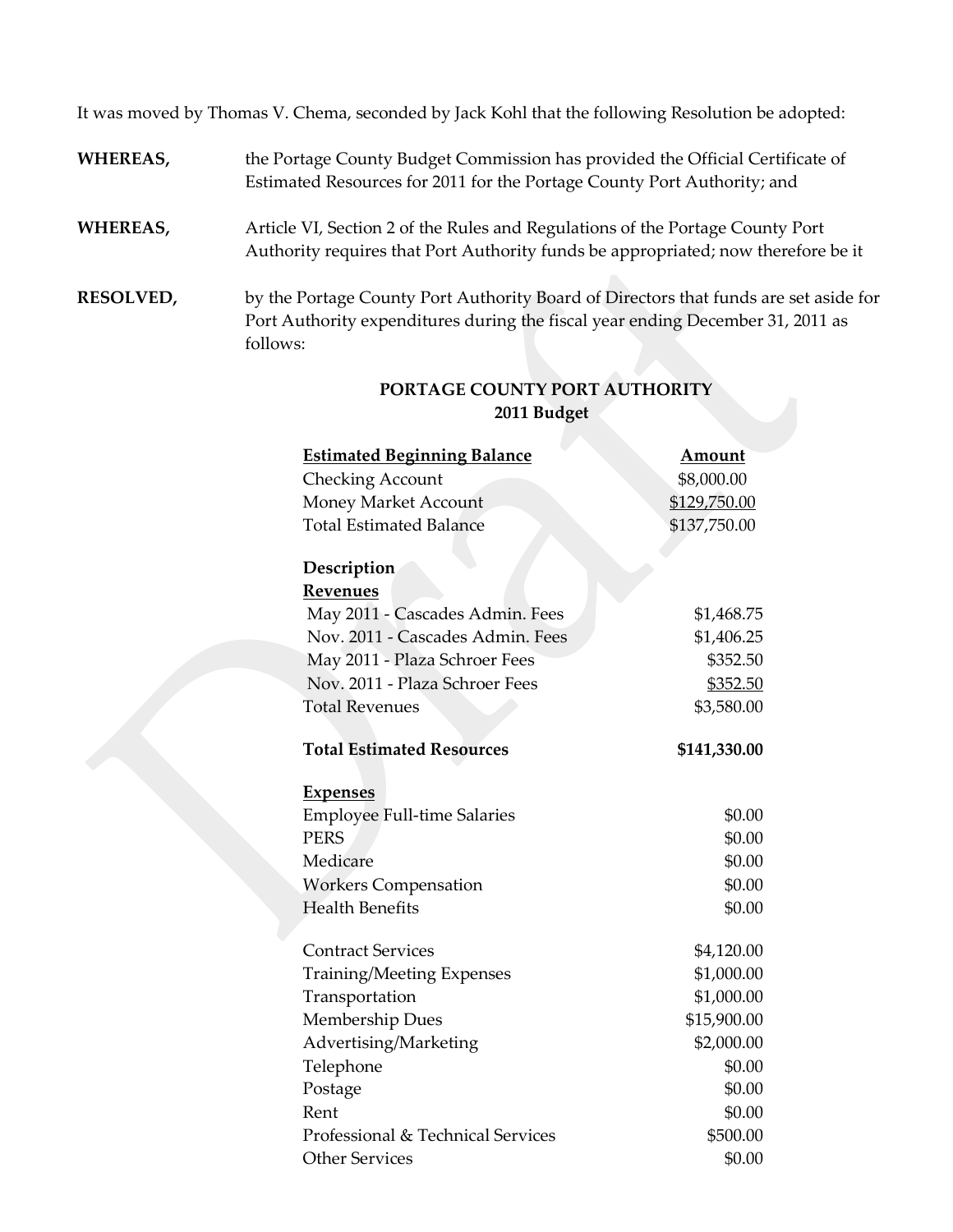| Materials & Supplies                   | \$150.00    |
|----------------------------------------|-------------|
| Photocopy & Printing Supplies (Copier) | \$0.00      |
| Food Supplies                          | \$500.00    |
|                                        |             |
| <b>Total Expenses</b>                  | \$25,170.00 |

;and be it further

**RESOLVED,** that the Board of Directors finds and determines that all formal actions of this Board concerning and relating to the adoption of this resolution were taken in an open meeting of this Board and that all deliberations of this Board that resulted in those formal actions were in a meeting open to the public in compliance with the law including Section 121.22 of the Ohio Revised Code.

Roll Call Vote as Follows:

\* \* \* \* \* \* \* \* \* \* \* T.N. Bhargava, yea; Thomas V. Chema, yea; David Dix, absent; Jack Kohl, yea; James A. Wyatt, Jr., yea;

Neil Mann, Jr., yea; Steven P. McDonald, absent;

**RESOLUTION NO. 10-007**

# **RE: JACK KOHL ELECTED CHAIRMAN OF THE BOARD OF DIRECTORS FOR THE PORTAGE COUNTY PORT AUTHORITY FOR THE YEAR 2011.**

It was moved by T.N. Bhargava, seconded by Neil Mann, Jr. that the following resolution be adopted:

\* \* \* \* \* \* \* \* \*

- **RESOLVED,** that Jack Kohl is elected to preside at all regular and special meetings in 2011 for a term of one year or until the next organizational meeting of the Board; and be it further
- **RESOLVED,** that the Board of Directors finds and determines that all formal actions of this Board concerning and relating to the adoption of this resolution were taken in an open meeting of this Board and that all deliberations of this Board that resulted in those formal actions were in meeting open to the public in compliance with the law including Section 121.22 of the Ohio Revised Code.

Voice vote was as follows:

T.N. Bhargava; yea Thomas V. Chema; yea David Dix; absent Jack Kohl; yea James A. Wyatt, Jr.; yea

Neil Mann, Jr.; yea Steven P. McDonald; absent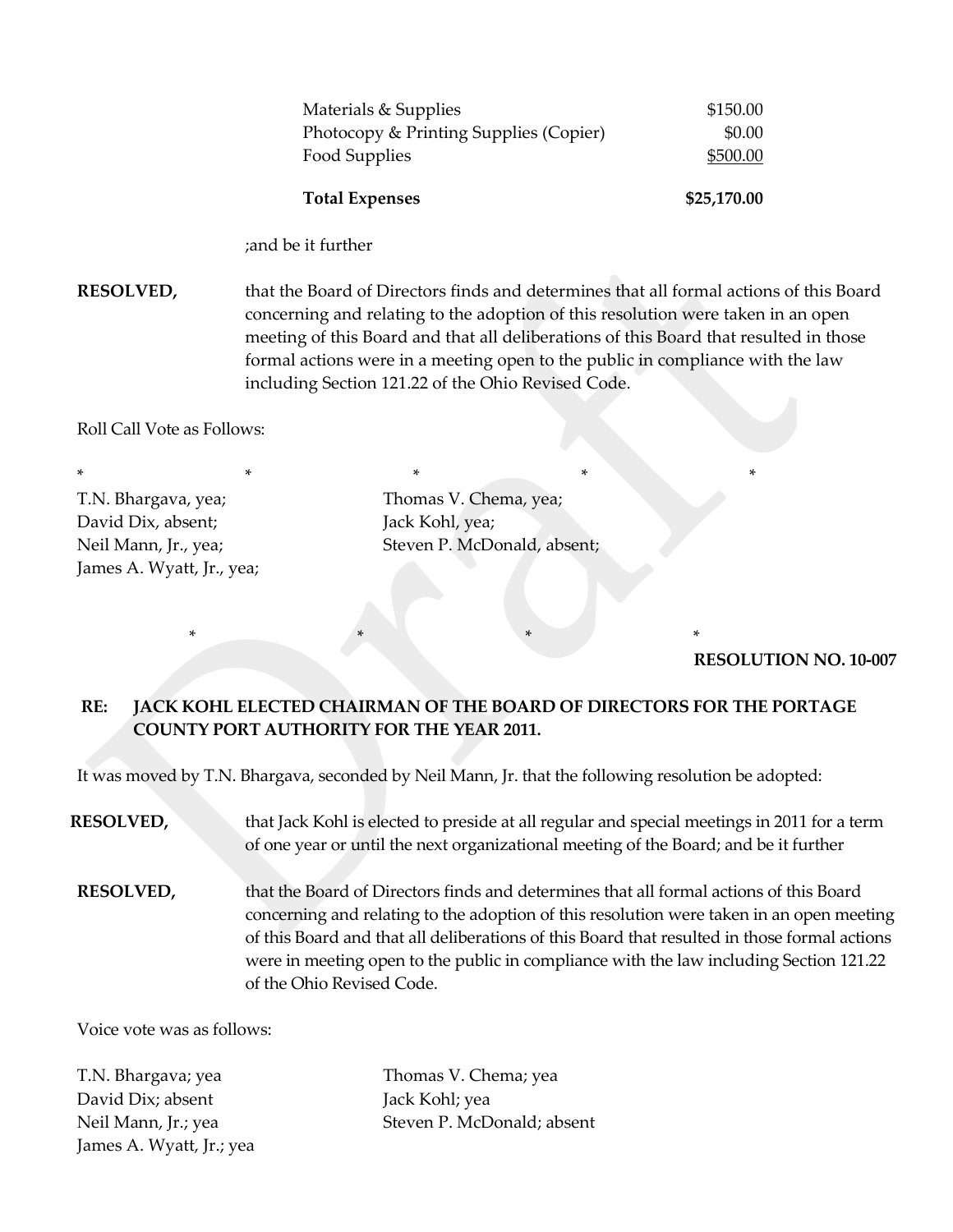## **RE: DAVID DIX ELECTED VICE-CHAIRMAN OF THE BOARD OF DIRECTORS FOR THE PORTAGE COUNTY PORT AUTHORITY FOR THE YEAR 2011.**

\* \* \* \* \* \* \* \* \* \* \*

It was moved by Thomas V. Chema, seconded by Jack Kohl that the following resolution be adopted:

- **RESOLVED,** that David Dix is elected Vice-Chairman of the Board of Directors of the Portage County Port Authority for the year 2011 or until the next organizational meeting of the Board, to preside at all regular and special meetings when and while the Chairman shall vacate the Chair, when so acting shall have all the powers of the Chairman; and be it further
- **RESOLVED,** that the Board of Directors finds and determines that all formal actions of this Board concerning and relating to the adoption of this resolution were taken in an open meeting of this Board and that all deliberations of this Board that resulted in those formal actions were in meeting open to the public in compliance with the law including Section 121.22 of the Ohio Revised Code.

Voice vote was as follows:

T.N. Bhargava; yea Thomas V. Chema; yea David Dix; absent Jack Kohl; yea James A. Wyatt, Jr.; yea

Neil Mann, Jr.; yea Steven P. McDonald; absent

## \* \* \* \* \* \* \* \* \* **RESOLUTION** NO. 10-009

## **RE: APPOINT DEBORAH MAZANEC AS SECRETARY-TREASURER OF THE BOARD OF DIRECTORS FOR THE PORTAGE COUNTY PORT AUTHORITY FOR THE YEAR 2011.**

It was moved by James A. Wyatt, Jr., seconded by Jack Kohl that the following resolution be adopted:

| <b>RESOLVED,</b> | that Deborah Mazanec is appointed by the Board of Directors of the Portage County<br>Port Authority as Secretary-Treasurer of the Board for the year 2011 or until the next<br>organizational meeting of the Board; and be it further                                                                                                                                                                     |
|------------------|-----------------------------------------------------------------------------------------------------------------------------------------------------------------------------------------------------------------------------------------------------------------------------------------------------------------------------------------------------------------------------------------------------------|
| <b>RESOLVED,</b> | that the Board of Directors finds and determines that all formal actions of this Board<br>concerning and relating to the adoption of this resolution were taken in an open meeting<br>of this Board and that all deliberations of this Board that resulted in those formal actions<br>were in meeting open to the public in compliance with the law including Section 121.22<br>of the Ohio Revised Code. |

Voice vote was as follows: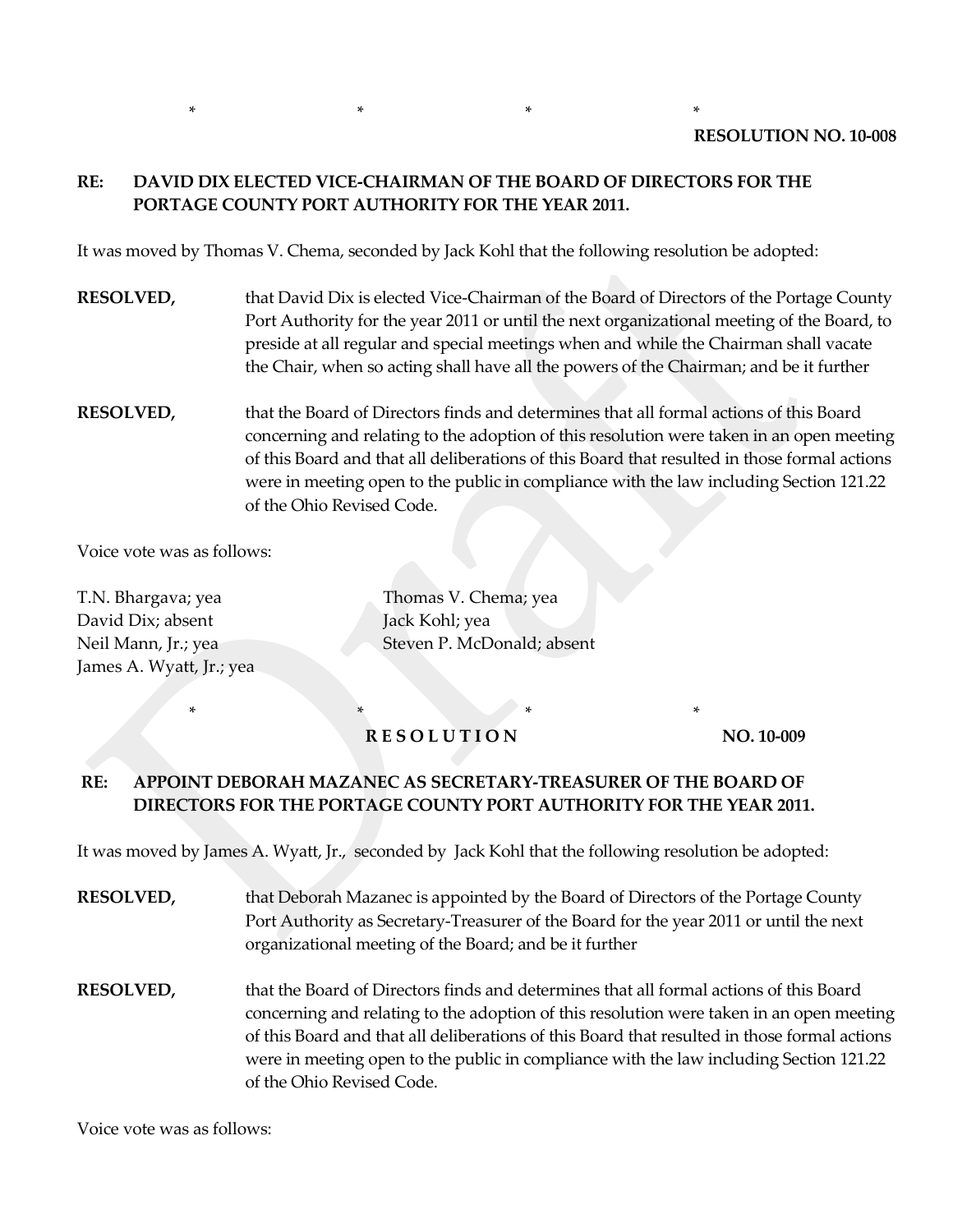David Dix; absent Jack Kohl; yea James A. Wyatt, Jr.; yea

T.N. Bhargava; yea Thomas V. Chema; yea Neil Mann, Jr.; yea Steven P. McDonald; absent

#### **RESOLUTION NO. 10-010**

**RE: APPOINT DIANA FIERLE AS ASSISTANT SECRETARY OF THE BOARD OF DIRECTORS FOR THE PORTAGE COUNTY PORT AUTHORITY FOR THE YEAR 2011.**

It was moved by Thomas V. Chema, seconded by Jack Kohl that the following resolution be adopted:

\* \* \* \* \* \* \* \* \* \* \*

- **RESOLVED,** that Diana Fierle is appointed by the Board of Directors of the Portage County Port Authority as Assistant Secretary of the Board for the year 2011 or until the next organizational meeting of the Board. The Assistant Secretary shall serve in the absence of the Secretary-Treasurer and shall have all of the powers, responsibilities and authority of the Secretary-Treasurer when operating in this capacity; and be it further
- **RESOLVED,** that the Board of Directors finds and determines that all formal actions of this Board concerning and relating to the adoption of this resolution were taken in an open meeting of this Board and that all deliberations of this Board that resulted in those formal actions were in meeting open to the public in compliance with the law including Section 121.22 of the Ohio Revised Code.

Voice vote was as follows:

David Dix; absent Jack Kohl; yea James A. Wyatt, Jr.; yea

T.N. Bhargava; yea Thomas V. Chema; yea Neil Mann, Jr.; yea Steven P. McDonald; absent

**RESOLUTION NO. 10-011**

## **RE: AGREE TO ENTER INTO AN AGREEMENT WITH THE PORTAGE COUNTY PROSECUTOR FOR LEGAL SERVICES FOR THE PORTAGE COUNTY PORT AUTHORITY FOR THE YEAR 2011.**

It was moved by Neil Mann, Jr., seconded by Jack Kohl that the following resolution be adopted:

\* \* \* \*

**RESOLVED,** that the Board of Directors accepts the proposal from the Portage County Prosecutor legal services for the Port Authority for the year 2011 at a cost of One Dollar and No Cents (\$1.00); and be it further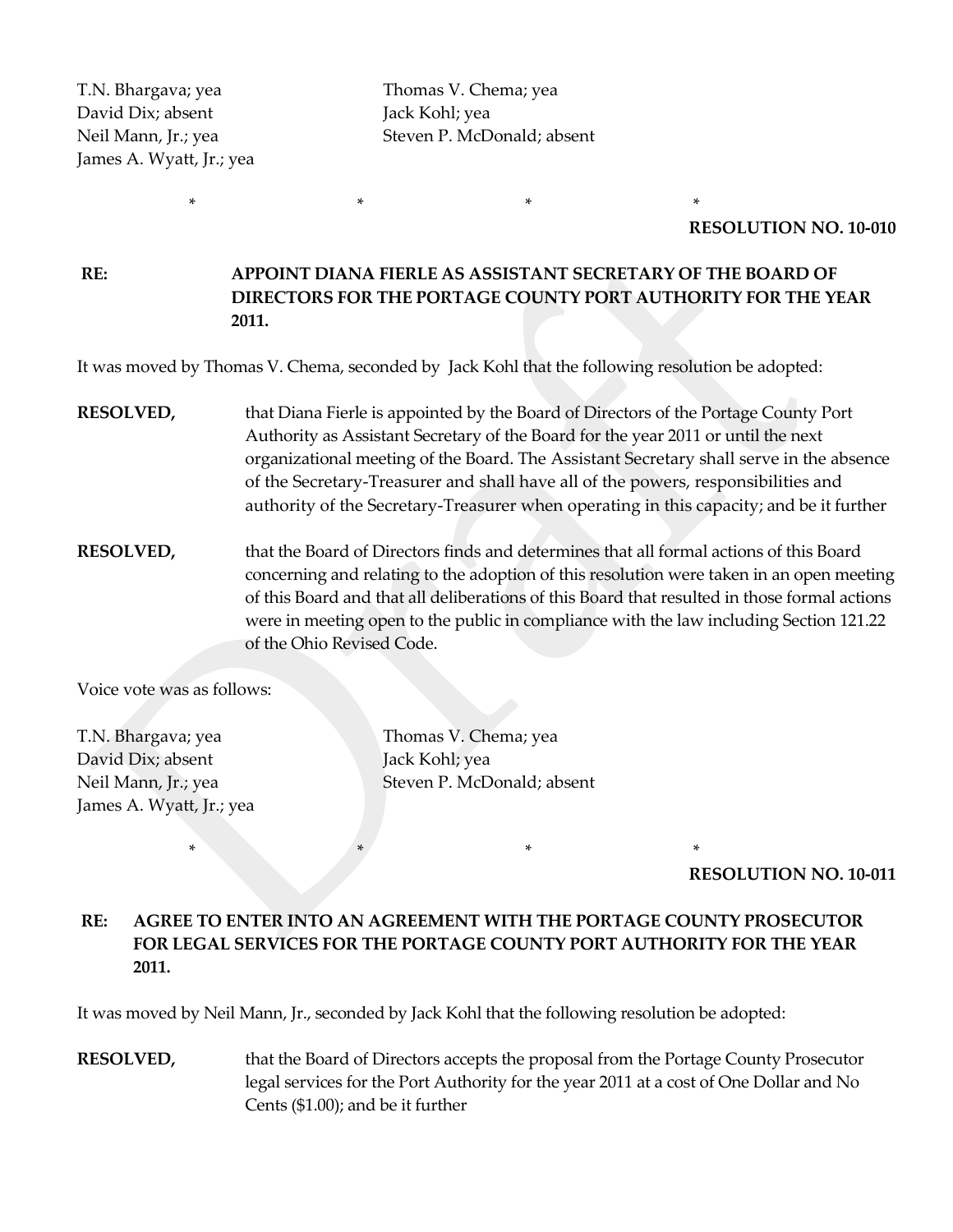**RESOLVED,** that the Board of Directors finds and determines that all formal actions of this Board concerning and relating to the adoption of this resolution were taken in an open meeting of this Board and that all deliberations of this Board that resulted in those formal actions were in meeting open to the public in compliance with the law including Section 121.22 of the Ohio Revised Code.

Voice vote was as follows:

T.N. Bhargava; yea Thomas V. Chema; yea David Dix; yea Jack Kohl; yea James A. Wyatt, Jr.; yea

Neil Mann, Jr.; absent Steven P. McDonald; yea

## \* \* \* \* \* \* \* \* \* \* \* **RESOLUTION NO. 10-012**

# **RE: AUTHORIZE THE PURCHASE OF SURETY BONDS FOR THE SECRETARY-TREASURER, ASSISTANT SECRETARY, AND DIRECTORS JACK KOHL AND STEVEN MCDONALD OF THE PORTAGE COUNTY PORT AUTHORITY.**

It was moved by Thomas V. Chema, seconded by Neil Mann, Jr. to approve the following:

| WHEREAS,         | Article IV, Section 10 of the Port Authority By-Laws requires that: "Checks, drafts,<br>notes, bonds and other instruments requiring the payment of sums of money shall be<br>executed with two signatures: one being of the Chairman or Vice-Chairman, and the<br>other being the Secretary-Treasurer. The Board of Directors may at any time or from<br>time to time designate one or more of its members or any other employee or officer to<br>execute any such instrument for and on behalf of the Authority."; and |
|------------------|--------------------------------------------------------------------------------------------------------------------------------------------------------------------------------------------------------------------------------------------------------------------------------------------------------------------------------------------------------------------------------------------------------------------------------------------------------------------------------------------------------------------------|
| <b>WHEREAS,</b>  | the Board of Directors have agreed that Assistant Secretary Diana Fierle be a second<br>signatory on the Port Authority checking account and designated Directors Jack Kohl<br>and Steven P. McDonald to sign also as secondary signatory on the checking account;<br>now therefore be it                                                                                                                                                                                                                                |
| <b>RESOLVED,</b> | in accordance with Section 7 (B) of the By-Laws, the Board of Directors authorizes the<br>purchase of surety bonds for the Secretary-Treasurer, Assistant Secretary, and<br>Directors Jack Kohl and Steven P. McDonald; and be it further                                                                                                                                                                                                                                                                                |
| <b>RESOLVED,</b> | that the purchase is to be made from the Edward H. Sutton Insurance Agency, Inc.,<br>P.O. Box 271, Aurora, Ohio 44202, in an amount of \$100 per year for each \$5000<br>Surety Bond; and be it further                                                                                                                                                                                                                                                                                                                  |
| <b>RESOLVED,</b> | that the Board of Directors finds and determines that all formal actions of this Board<br>concerning and relating to the adoption of this resolution were taken in an open meeting<br>of this Board and that all deliberations of this Board that resulted in those formal actions<br>were in meeting open to the public in compliance with the law including Section 121.22<br>of the Ohio Revised Code.                                                                                                                |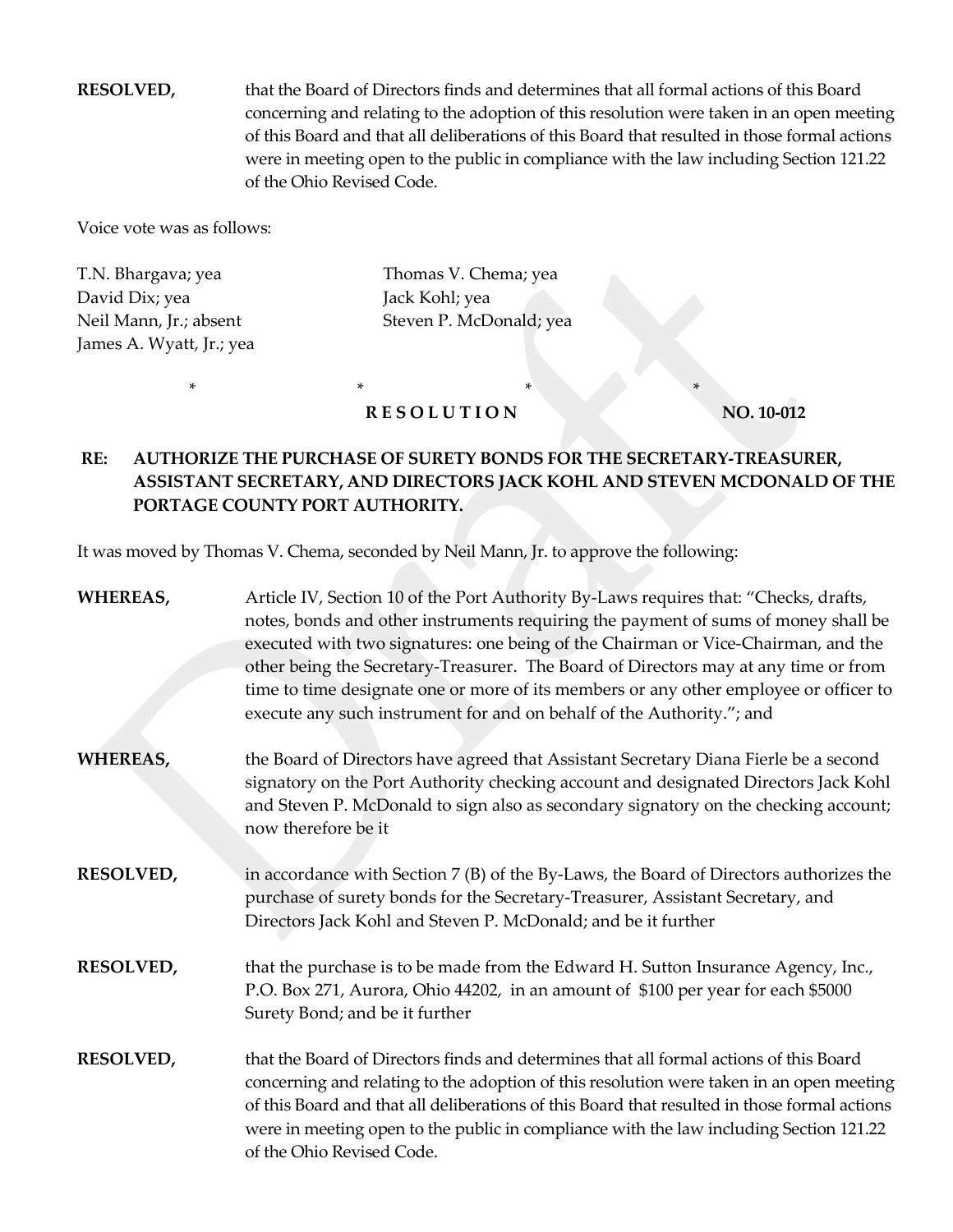Voice vote was as follows:

\* \* \* \* \* T.N. Bhargava, yea; Thomas V. Chema, yea; David Dix, absent; James Wyatt, yea; Jack Kohl, yea;  $\qquad \qquad$  Neil Mann, Jr., yea; Steven P. McDonald, absent;

 $*$   $*$   $*$   $*$   $*$   $*$   $*$   $*$   $*$ 

**RESOLUTION NO. 10-013 - RE: AUTHORIZATION FOR THE PURCHASE OF ITEMS NECESSARY FOR THE HOSTING OF PORTAGE COUNTY PORT AUTHORITY FUNCTIONS AND MEETING EXPENSES FROM JANUARY 1, 2010 THROUGH DECEMBER 31, 2011.** 

It was moved by , seconded by that the following Resolution be adopted:

| WHEREAS,                                                                                    | the Board of Directors hosts various meetings and functions throughout the year for<br>which they must authorize the purchase of items necessary for those events; and                                                                                                                                                                                                                                    |                                                                    |   |   |                                         |  |
|---------------------------------------------------------------------------------------------|-----------------------------------------------------------------------------------------------------------------------------------------------------------------------------------------------------------------------------------------------------------------------------------------------------------------------------------------------------------------------------------------------------------|--------------------------------------------------------------------|---|---|-----------------------------------------|--|
| WHEREAS,                                                                                    | in accordance with the Auditor of the State of Ohio Bulletin 2004-002, which requires<br>"that expenditures of public funds for coffee, meals, refreshments, or other amenities<br>have prior authorization by the appropriate legislative authority"; now therefore be it                                                                                                                                |                                                                    |   |   |                                         |  |
| <b>RESOLVED,</b>                                                                            | that the Portage County Port Authority Board of Directors does hereby authorize the<br>purchase of items necessary to host various meetings and events throughout the year<br>2011 in a total amount not to exceed \$150; and be it further                                                                                                                                                               |                                                                    |   |   |                                         |  |
| <b>RESOLVED,</b>                                                                            | that the Board of Directors finds and determines that all formal actions of this Board<br>concerning and relating to the adoption of this resolution were taken in an open<br>meeting of this Board and that all deliberations of this Board that resulted in those<br>formal actions were in meeting open to the public in compliance with the law<br>including Section 121.22 of the Ohio Revised Code. |                                                                    |   |   |                                         |  |
| Voice vote was as follows:                                                                  |                                                                                                                                                                                                                                                                                                                                                                                                           |                                                                    |   |   |                                         |  |
|                                                                                             | *                                                                                                                                                                                                                                                                                                                                                                                                         | *                                                                  |   | * | *                                       |  |
| T.N. Bhargava, yea;<br>David Dix, absent;<br>Jack Kohl, yea;<br>Steven P. McDonald, absent; |                                                                                                                                                                                                                                                                                                                                                                                                           | Thomas V. Chema, yea;<br>James Wyatt, yea;<br>Neil Mann, Jr., yea; |   |   |                                         |  |
|                                                                                             | *                                                                                                                                                                                                                                                                                                                                                                                                         |                                                                    | * |   | *                                       |  |
| <b>RESOLUTION NO. 10-014</b>                                                                |                                                                                                                                                                                                                                                                                                                                                                                                           | RE:                                                                |   |   | <b>AUTHORIZATION FOR PAYMENT TO THE</b> |  |

**RECORD PUBLISHING COMPANY FOR LEGAL**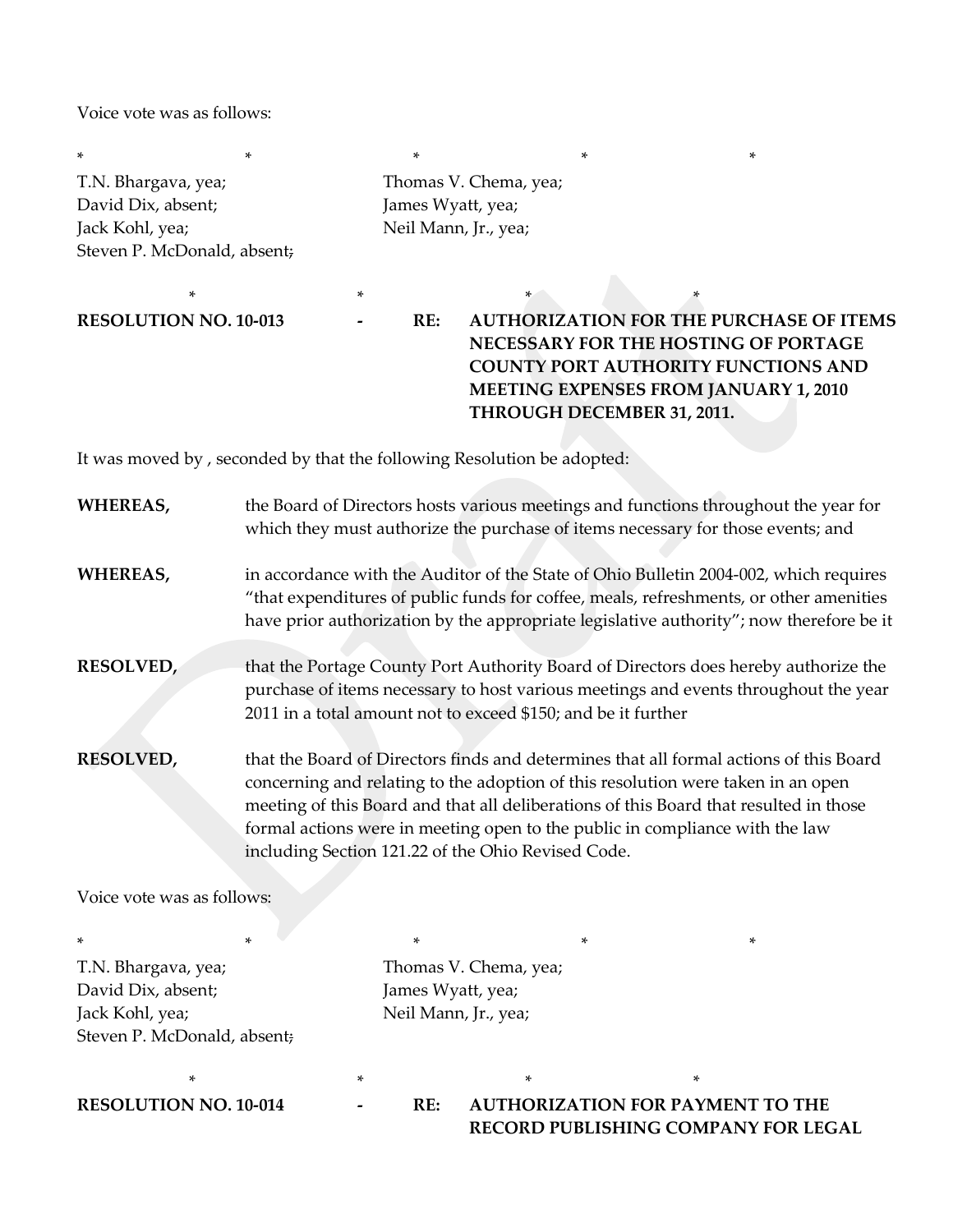## **NOTICES OF THE PORTAGE COUNTY PORT AUTHORITY MEETINGS IN 2011.**

It was moved by Thomas V. Chema, seconded by Neil Mann, Jr. that the following Resolution be adopted:

- **RESOLVED,** that the Portage County Port Authority Board of Directors does hereby authorize payment to the Record Publishing Company of Ravenna for various legal notices published in the Record-Courier Newspaper of the Board of Directors' regular and special meetings throughout the year 2011 in a total amount not to exceed \$100; and be it further
- **RESOLVED,** that the Board of Directors finds and determines that all formal actions of this Board concerning and relating to the adoption of this resolution were taken in an open meeting of this Board and that all deliberations of this Board that resulted in those formal actions were in meeting open to the public in compliance with the law including Section 121.22 of the Ohio Revised Code.

Voice vote was as follows:

T.N. Bhargava; yea Thomas V. Chema; yea David Dix; absent Jack Kohl; yea James A. Wyatt, Jr.; yea

Neil Mann, Jr.; yea Steven P. McDonald; absent

## **RESOLUTION NO. 10-015**

## **RE: AUTHORIZE PAYMENT OF DUES TO THE OHIO PORT AUTHORITY COUNCIL.**

\* \* \* \* \* \* \* \* \*

It was moved by Jack Kohl, seconded by Thomas V. Chema that the following resolution be adopted:

| WHEREAS,         | Ohio Governor Voinovich's Executive Order 98-09V created the Ohio Port Authority<br>Council consisting of one House Representative (ex-officio capacity), one Senate<br>Representative (ex-officio capacity), one ODOT Representative, one Ohio Department<br>of Development Representative, and one member from each Port Authority, as<br>designated by the Chairman. Council members are appointed by the Governor and<br>serve three (3) year terms; and |
|------------------|--------------------------------------------------------------------------------------------------------------------------------------------------------------------------------------------------------------------------------------------------------------------------------------------------------------------------------------------------------------------------------------------------------------------------------------------------------------|
| <b>WHEREAS,</b>  | that the Board of Directors agreed to join the Ohio Port Authority Council at a current<br>cost not to exceed \$150 for 2010. The Board of Directors noted that the dues may<br>increase for 2011, to be decided by the Ohio Port Authority Council; now therefore be<br>it                                                                                                                                                                                  |
| <b>RESOLVED,</b> | that the Board of Directors authorizes payment not to exceed \$250 for dues in 2011 or<br>in the amount determined in 2011 by the Ohio Port Authority Council; and be it<br>further                                                                                                                                                                                                                                                                          |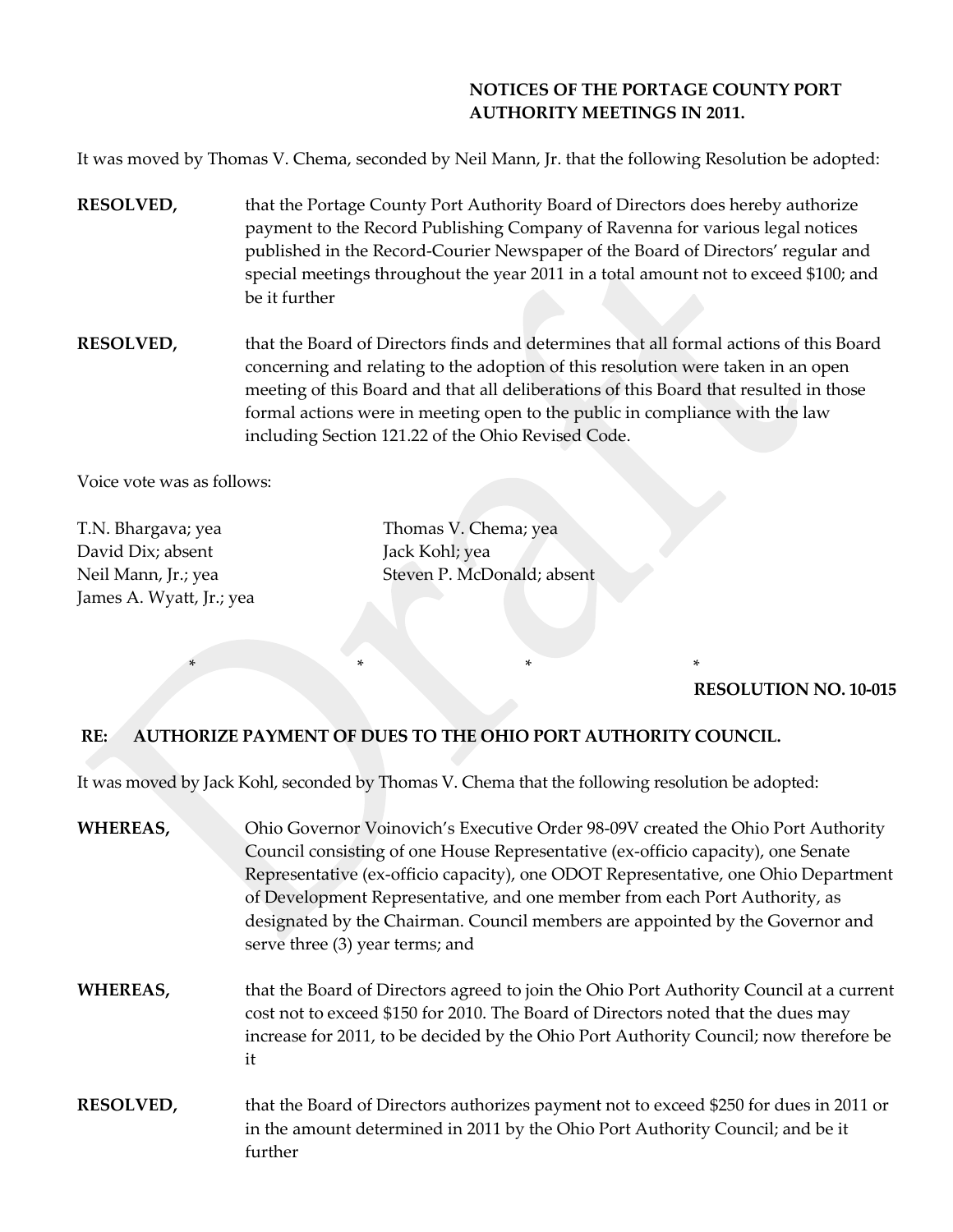**RESOLVED,** that the Board of Directors finds and determines that all formal actions of this Board concerning and relating to the adoption of this resolution were taken in an open meeting of this Board and that all deliberations of this Board that resulted in those formal actions were in meeting open to the public in compliance with the law including Section 121.22 of the Ohio Revised Code.

Voice vote was as follows:

David Dix; absent Jack Kohl; yea James A. Wyatt, Jr.; yea

T.N. Bhargava; yea Thomas V. Chema; yea Neil Mann, Ir.; yea Steven P. McDonald; absent

**RESOLUTION NO. 10-016**

**RE: APPOINTMENT OF DIRECTORS CHEMA AND KOHL AS THE PORTAGE COUNTY PORT AUTHORITY APPOINTMENTS TO THE OHIO PORT AUTHORITY COUNCIL FOR 2011.** 

\* \* \* \*

It was moved by James A. Wyatt, Jr., seconded by Neil Mann, Jr. that the following Resolution be adopted:

| <b>WHEREAS,</b>  | the Portage County Port Authority was created by the Portage County Board of<br>Commissioners in April 2002 by Resolution No. 02-0372 under Section 4582 of the<br>Ohio Revised Code; and                                                                                                                                                                   |  |  |
|------------------|-------------------------------------------------------------------------------------------------------------------------------------------------------------------------------------------------------------------------------------------------------------------------------------------------------------------------------------------------------------|--|--|
| WHEREAS,         | the Ohio Port Authorities Council was created by Executive Order 98-09V; now<br>therefore be it                                                                                                                                                                                                                                                             |  |  |
| <b>RESOLVED,</b> | that the Portage County Port Authority Board of Directors makes the following<br>appointments for the Portage County Port Authority representative to the Ohio Port<br>Authorities Council for the year 2011. The Board of Directors notes that term of this<br>appointment is three (3) years but they agreed to revisit this appointment yearly:          |  |  |
|                  | Director Thomas V. Chema<br>Director Jack Kohl                                                                                                                                                                                                                                                                                                              |  |  |
|                  | ; and be it further                                                                                                                                                                                                                                                                                                                                         |  |  |
| <b>RESOLVED,</b> | that the Board of Directors authorizes the Directors to travel to regular and special<br>meetings of the Ohio Port Authorities Council throughout 2011. The Board of<br>Directors also authorizes reimbursement of the Directors' travel expenses in<br>accordance with the Port Authorities' Travel and Expense Reimbursement Policy; and<br>be it further |  |  |
| <b>RESOLVED,</b> | that the Board of Directors finds and determines that all formal actions of this Board<br>concerning and relating to the adoption of this resolution were taken in an open                                                                                                                                                                                  |  |  |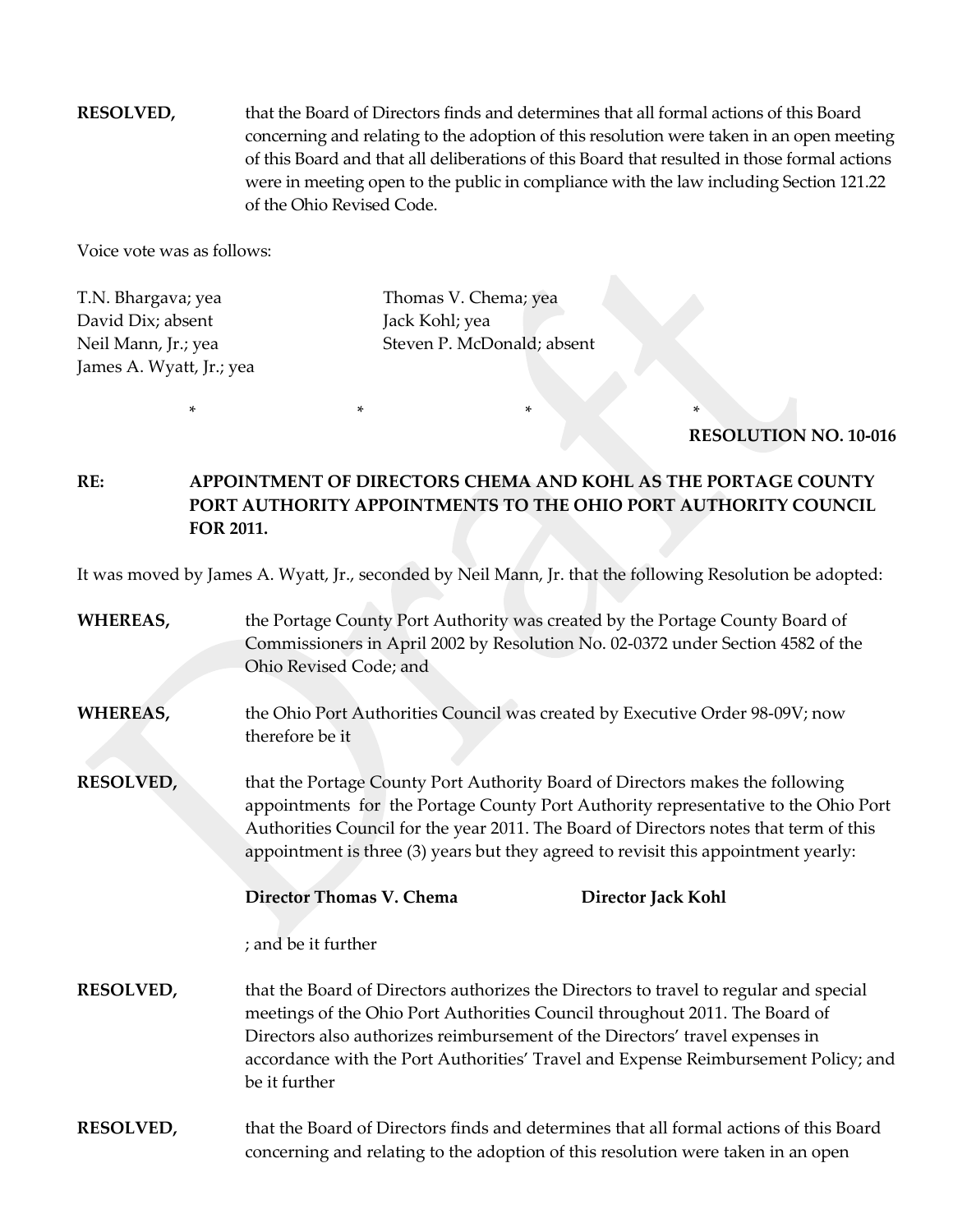meeting of this Board and that all deliberations of this Board that resulted in those formal actions were in a meeting open to the public in compliance with the law including Section 121.22 of the Ohio Revised Code.

Voice vote was as follows:

T.N. Bhargava; yea Thomas V. Chema; yea David Dix; absent Jack Kohl; yea James A. Wyatt, Jr.; yea

Neil Mann, Jr.; yea Steven P. McDonald; absent

 $*$   $*$   $*$ **RESOLUTION NO. 10-017 - RE: IN ACCORDANCE WITH OHIO SUBSTITUTE HOUSE BILL 9 (126TH GENERAL ASSEMBLY) APPOINT SECRETARY-TREASURER DEBORAH MAZANEC AS THE DESIGNEE TO ATTEND TRAINING PROGRAMS AND SEMINARS ABOUT OHIO'S PUBLIC RECORDS LAW.** 

It was moved by Jack Kohl, seconded by Thomas V. Chema that the following Resolution be adopted:

| WHEREAS,         | Ohio Substitute House Bill 9 (126 <sup>th</sup> General Assembly) requires a public office to<br>adopt a public records policy in compliance with Ohio's Public Records Law for<br>responding to public requests for information; and                                                                                                                                                                     |
|------------------|-----------------------------------------------------------------------------------------------------------------------------------------------------------------------------------------------------------------------------------------------------------------------------------------------------------------------------------------------------------------------------------------------------------|
| WHEREAS,         | Ohio law requires that elected and appointed officials attend a three hour seminar<br>about Public Records Law but also allows the official to appoint a designee; now<br>there for be it                                                                                                                                                                                                                 |
| <b>RESOLVED,</b> | that the Portage County Port Authority Board of Directors does hereby appoint<br>Secretary-Treasurer Deborah Mazanec as the Board's designee to attend the required<br>training in accordance with Ohio Substitute House Bill 9 (126 <sup>th</sup> General Assembly);<br>and be it further                                                                                                                |
| <b>RESOLVED,</b> | that the Board of Directors finds and determines that all formal actions of this Board<br>concerning and relating to the adoption of this resolution were taken in an open<br>meeting of this Board and that all deliberations of this Board that resulted in those<br>formal actions were in meeting open to the public in compliance with the law<br>including Section 121.22 of the Ohio Revised Code. |

Voice vote was as follows:

David Dix; absent Jack Kohl; yea James A. Wyatt, Jr.; yea

T.N. Bhargava; yea Thomas V. Chema; yea Neil Mann, Jr.; yea Steven P. McDonald; absent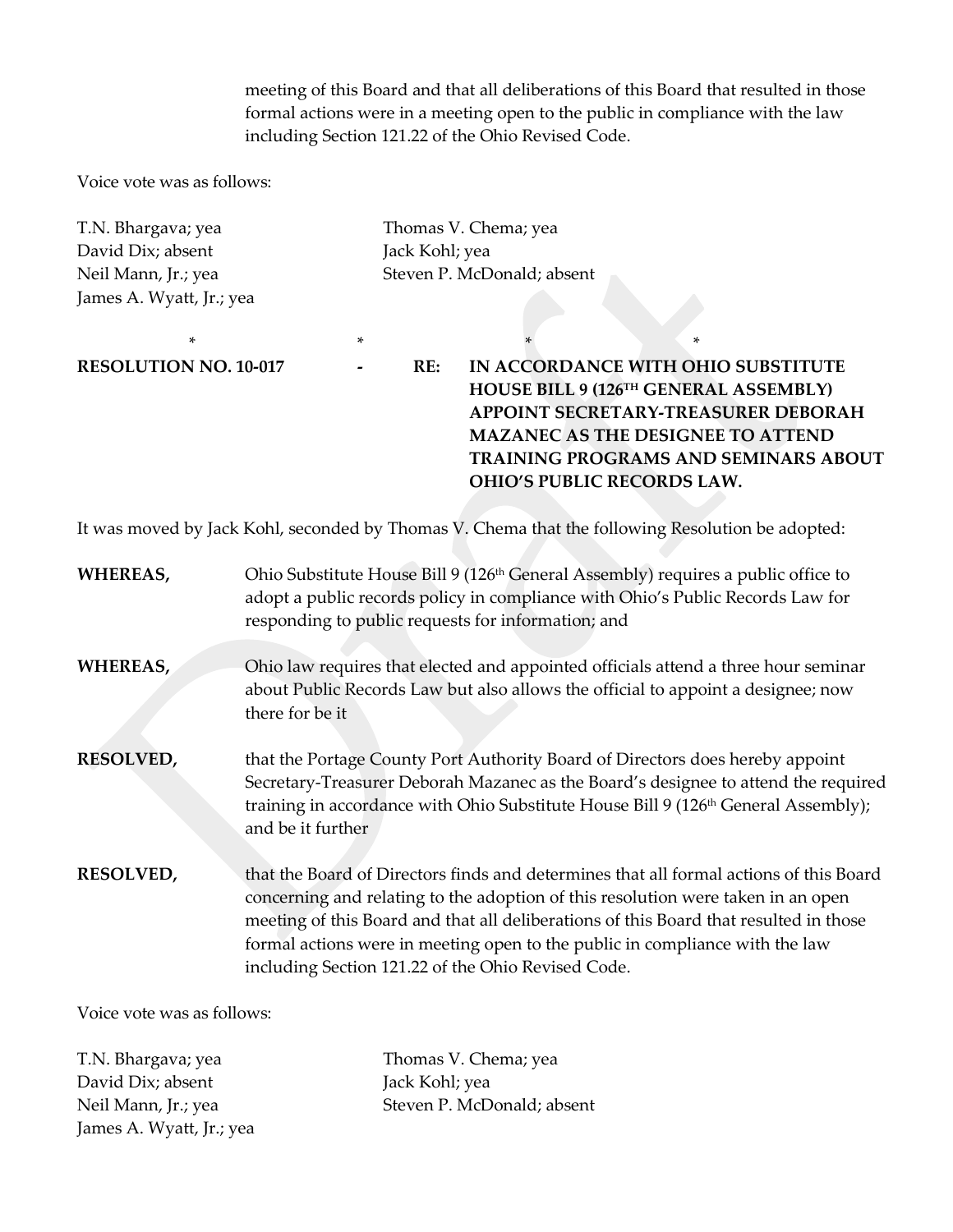#### **RESOLUTION NO. 10-018**

# **RE: RECONFIRM AGREEMENT WITH SUMMIT COUNTY PORT AUTHORITY TO AMEND THE COOPERATIVE AGREEMENT BETWEEN THE PORTAGE COUNTY PORT AUTHORITY AND THE SUMMIT COUNTY PORT AUTHORITY AS APPROVED BY RESOLUTION 10-05.**

It was moved by Thomas V. Chema, seconded by Jack Kohl that the following Resolution be adopted:

 $*$   $*$   $*$   $*$ 

| WHEREAS,                                                                                                                                                                                                                                                                                                                                                                                                                                                                                       | the Portage County Board of Directors adopted Resolution No. 06-007 on September 5,<br>2006 agreeing to accept assignment of the Amended Cooperative Agreement between<br>the Portage County Board of Commissioners and the Summit County Port Authority<br>(SCPA); and            |                                                                                                                                                                                                                                                                                                                      |                  |                                                                                        |  |
|------------------------------------------------------------------------------------------------------------------------------------------------------------------------------------------------------------------------------------------------------------------------------------------------------------------------------------------------------------------------------------------------------------------------------------------------------------------------------------------------|------------------------------------------------------------------------------------------------------------------------------------------------------------------------------------------------------------------------------------------------------------------------------------|----------------------------------------------------------------------------------------------------------------------------------------------------------------------------------------------------------------------------------------------------------------------------------------------------------------------|------------------|----------------------------------------------------------------------------------------|--|
| WHEREAS,                                                                                                                                                                                                                                                                                                                                                                                                                                                                                       |                                                                                                                                                                                                                                                                                    | the Summit County Port Authority has requested that the Portage County Port<br>Authority Board of Directors agree to a reduction in Administrative Fee for each of the<br>two currently existing Portage County projects (Cascades of Brimfield and<br>Plaza/Schroer), as detailed in the Cooperative Agreement; and |                  |                                                                                        |  |
| WHEREAS,                                                                                                                                                                                                                                                                                                                                                                                                                                                                                       | reduction; and                                                                                                                                                                                                                                                                     |                                                                                                                                                                                                                                                                                                                      |                  | the Board of Directors adopted Resolution 10-05 on September 7, 2010 agreeing to a fee |  |
| WHEREAS,                                                                                                                                                                                                                                                                                                                                                                                                                                                                                       | the Summit County Port Authority Board of Directors adopted Resolution #2010-028 on<br>October 18, 2010 agreeing to enter into a Letter Agreement with the Portage County Port<br>Authority to amend the Cooperative Agreement; and                                                |                                                                                                                                                                                                                                                                                                                      |                  |                                                                                        |  |
| <b>WHEREAS,</b>                                                                                                                                                                                                                                                                                                                                                                                                                                                                                | the Port Authority legal counsel advises that the original proposed Summit County Port<br>Authority agreement was in a different format than was finally presented for signature<br>and recommends that the Board of Directors acknowledge that new format; now<br>therefore be it |                                                                                                                                                                                                                                                                                                                      |                  |                                                                                        |  |
| that the Board of Directors acknowledges the change in format of the proposed<br><b>RESOLVED,</b><br>agreement and agrees to reconfirm their intent to amend the Cooperative Agreement<br>between the Portage County Board of Commissioners and the Summit County Port<br>Authority to reduce the Administrative Fee for each of the two currently existing<br>projects by 50% for the calendar year 2011, in accordance with the October 22, 2010<br>correspondence from the SCPA as follows: |                                                                                                                                                                                                                                                                                    |                                                                                                                                                                                                                                                                                                                      |                  |                                                                                        |  |
|                                                                                                                                                                                                                                                                                                                                                                                                                                                                                                |                                                                                                                                                                                                                                                                                    | Percentage                                                                                                                                                                                                                                                                                                           | Existing<br>2011 | <b>New</b><br>2011                                                                     |  |
|                                                                                                                                                                                                                                                                                                                                                                                                                                                                                                | Cascades                                                                                                                                                                                                                                                                           | 25.00%                                                                                                                                                                                                                                                                                                               | \$5,750.00       | \$2,875.00                                                                             |  |
|                                                                                                                                                                                                                                                                                                                                                                                                                                                                                                | Plaza/Schroer                                                                                                                                                                                                                                                                      | 18.75%                                                                                                                                                                                                                                                                                                               | \$1,402.50       | \$ 701.25                                                                              |  |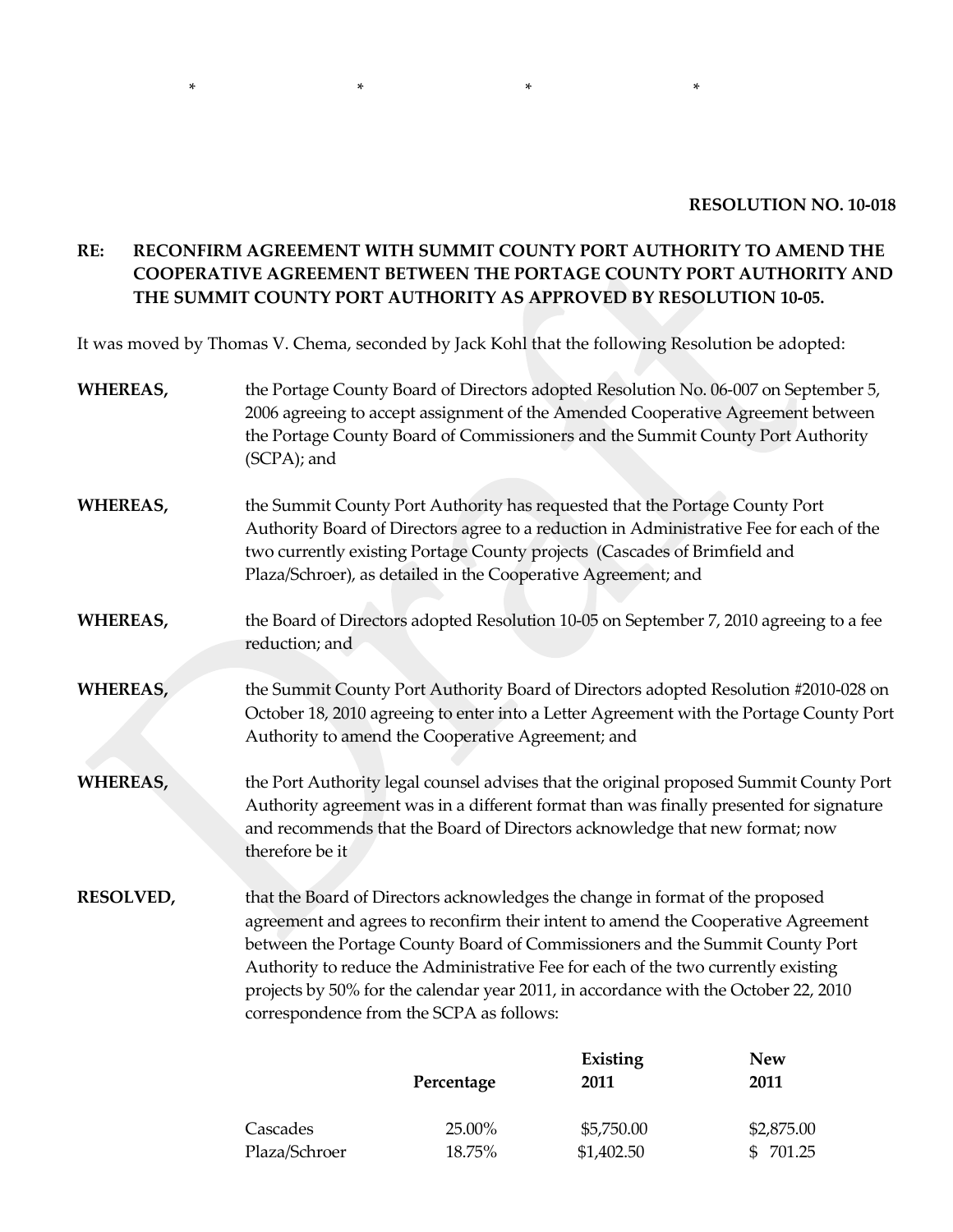; and be it further

**RESOLVED,** that the reduction in fees will end on December 31, 2011 and the agreement will revert to the existing 2010 fee arrangement unless the Portage County Port Authority takes action to continue with the 50% Administrative Fee reduction; and be it further

**RESOLVED,** that the Board of Directors finds and determines that all formal actions of this Board concerning and relating to the adoption of this resolution were taken in an open meeting of this Board and that all deliberations of this Board that resulted in those formal actions were in meeting open to the public in compliance with the law including Section 121.22 of the Ohio Revised Code.

Voice Vote as Follows:

\* \* \* \* \* \* \* \* \* \* \* T.N. Bhargava, yea; Thomas V. Chema, yea; David Dix, absent; Jack Kohl, yea; James A. Wyatt, Jr., yea

Neil Mann, Jr., yea; Steven P. McDonald, absent

#### **RESOLUTION NO. 10-019**

# **RE: ACCEPT AND SEAT T.N. BHARGAVA AND STEPHEN P. MCDONALD AS PORTAGE COUNTY BOARD OF COMMISSIONER APPOINTMENTS TO THE PORTAGE COUNTY PORT AUTHORITY.**

\* \* \* \* \* \* \* \* \* \* \* \* \*

It was moved by Thomas V. Chema, seconded by Jack Kohl that the following Resolution be adopted:

| <b>WHEREAS,</b>  | the Portage County Board of Commissioners adopted Resolution 10-1087 appointing<br>T.N. Bhargava and Resolution 10-1105 appointing Stephen P. McDonald to serve a four<br>year term on the Portage County Port Authority Board of Directors; now therefore be it                                                                                                                                          |
|------------------|-----------------------------------------------------------------------------------------------------------------------------------------------------------------------------------------------------------------------------------------------------------------------------------------------------------------------------------------------------------------------------------------------------------|
| <b>RESOLVED,</b> | that the Board of Directors accepts and agrees to seat Directors Steven P. McDonald and<br>T.N. Bhargava as renewed members to serve the following term:                                                                                                                                                                                                                                                  |
|                  | January 1, 2011 through December 31, 2014                                                                                                                                                                                                                                                                                                                                                                 |
|                  | ; and be it further                                                                                                                                                                                                                                                                                                                                                                                       |
| <b>RESOLVED,</b> | that the Board of Directors finds and determines that all formal actions of this Board<br>concerning and relating to the adoption of this resolution were taken in an open meeting<br>of this Board and that all deliberations of this Board that resulted in those formal actions<br>were in meeting open to the public in compliance with the law including Section 121.22<br>of the Ohio Revised Code. |